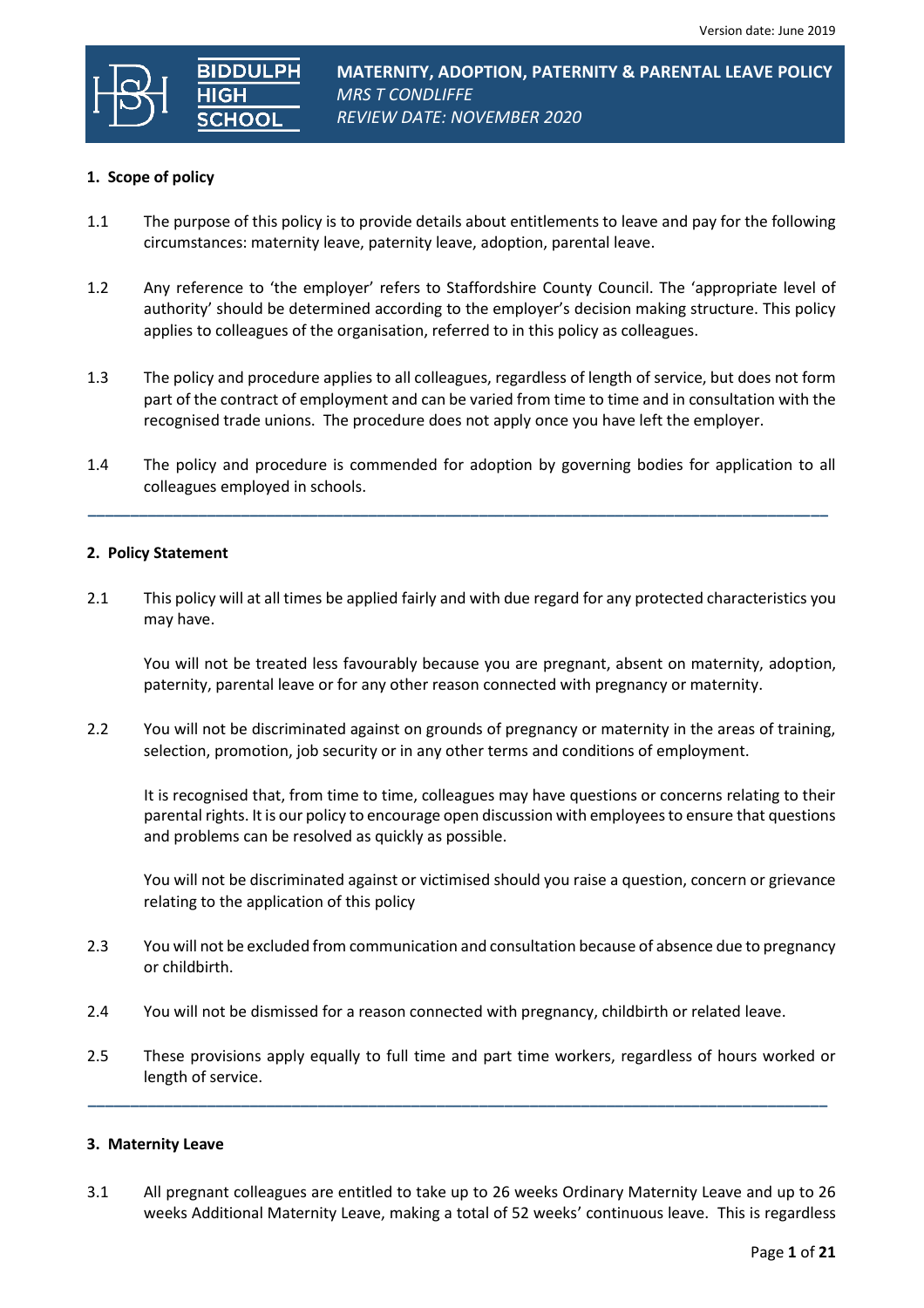of the number of hours they work or their length of service. Additional Maternity Leave begins on the day after Ordinary Maternity Leave ends.

- 3.2 The scheme also provides for 39 weeks Statutory Maternity Pay (SMP) for all women with at least 26 weeks Continuous Service at the  $15<sup>th</sup>$  week before the expected week of Childbirth and who are in receipt of average earnings equal to the lower earnings limit for National Insurance. For the purpose of this policy 'Childbirth' means the birth of a living child or a stillborn child after 24 weeks of pregnancy.
- 3.3 Immediately after childbirth there is a minimum period of compulsory maternity leave that a colleague must take and before which she may not return to work. The period of compulsory maternity leave lasts for two weeks from the date of childbirth. Ordinary Maternity Leave can start at any time after the beginning of the  $11<sup>th</sup>$  week before the colleague's expected week of childbirth (unless her child is born prematurely before that date in which case it will start earlier). Maternity Leave will start on whichever date is the earlier of:
	- the colleague's chosen start date; the day after the colleague gives birth; or
	- the day after any day on which the colleague is absent for a pregnancy-related reason after the beginning of the four weeks before the expected week of childbirth.
- 3.4 A woman's maternity leave can only be triggered by pregnancy-related reason from the beginning of the 4<sup>th</sup> week before the expected week of Childbirth. If a woman is absent with a pregnancy-related reason during this period, her maternity leave will start on the day following the first day on which she was absent. Her SMP, if entitled, will also start on this day and run for 39 weeks.

## **4. Notifying the HR Shared Service Centre & Manager/ Headteacher that she is pregnant – All Colleagues**

**\_\_\_\_\_\_\_\_\_\_\_\_\_\_\_\_\_\_\_\_\_\_\_\_\_\_\_\_\_\_\_\_\_\_\_\_\_\_\_\_\_\_\_\_\_\_\_\_\_\_\_\_\_\_\_\_\_\_\_\_\_\_\_\_\_\_\_\_\_\_\_\_\_\_\_\_\_\_\_\_\_\_\_\_\_\_\_**

- 4.1 To be eligible for maternity leave a colleague is legally required to formally notify her employer of certain information. Accordingly, a colleague on becoming pregnant should notify their Manager/ Headteacher in writing by the end of the  $15<sup>th</sup>$  week before her EWC or as soon as is reasonably practicable of the following:
	- that she is pregnant
	- of the expected week of childbirth (EWC)
	- of the date her maternity leave will begin. This cannot be earlier than the beginning of the  $11^{\text{th}}$  week before the expected week of childbirth.
- 4.2 The notification of the pregnancy must also be sent to the Shared Service Centre along with a MATB1 certificate as soon as provided by their Doctor or Midwife. If the colleague qualifies for statutory maternity pay the MATB1 must be submitted before the birth or no more than 3 weeks after the birth.
- 4.3 Shared Service Centre will confirm the receipt of the colleagues' notification within 28 calendar days. This will also detail her entitlements to maternity pay and maternity leave.

**\_\_\_\_\_\_\_\_\_\_\_\_\_\_\_\_\_\_\_\_\_\_\_\_\_\_\_\_\_\_\_\_\_\_\_\_\_\_\_\_\_\_\_\_\_\_\_\_\_\_\_\_\_\_\_\_\_\_\_\_\_\_\_\_\_\_\_\_\_\_\_\_\_\_\_\_\_\_\_\_\_\_\_\_\_\_\_**

#### **5. Colleagues Notice Periods for changing original commencement date of maternity leave**

5.1 It will be possible for a colleague to change the date her leave commences provided she gives 28 days' notice before the original date or the new date she wishes her leave to commence, whichever is the earlier.

**\_\_\_\_\_\_\_\_\_\_\_\_\_\_\_\_\_\_\_\_\_\_\_\_\_\_\_\_\_\_\_\_\_\_\_\_\_\_\_\_\_\_\_\_\_\_\_\_\_\_\_\_\_\_\_\_\_\_\_\_\_\_\_\_\_\_\_\_\_\_\_\_\_\_\_\_\_\_\_\_\_\_\_\_\_\_\_**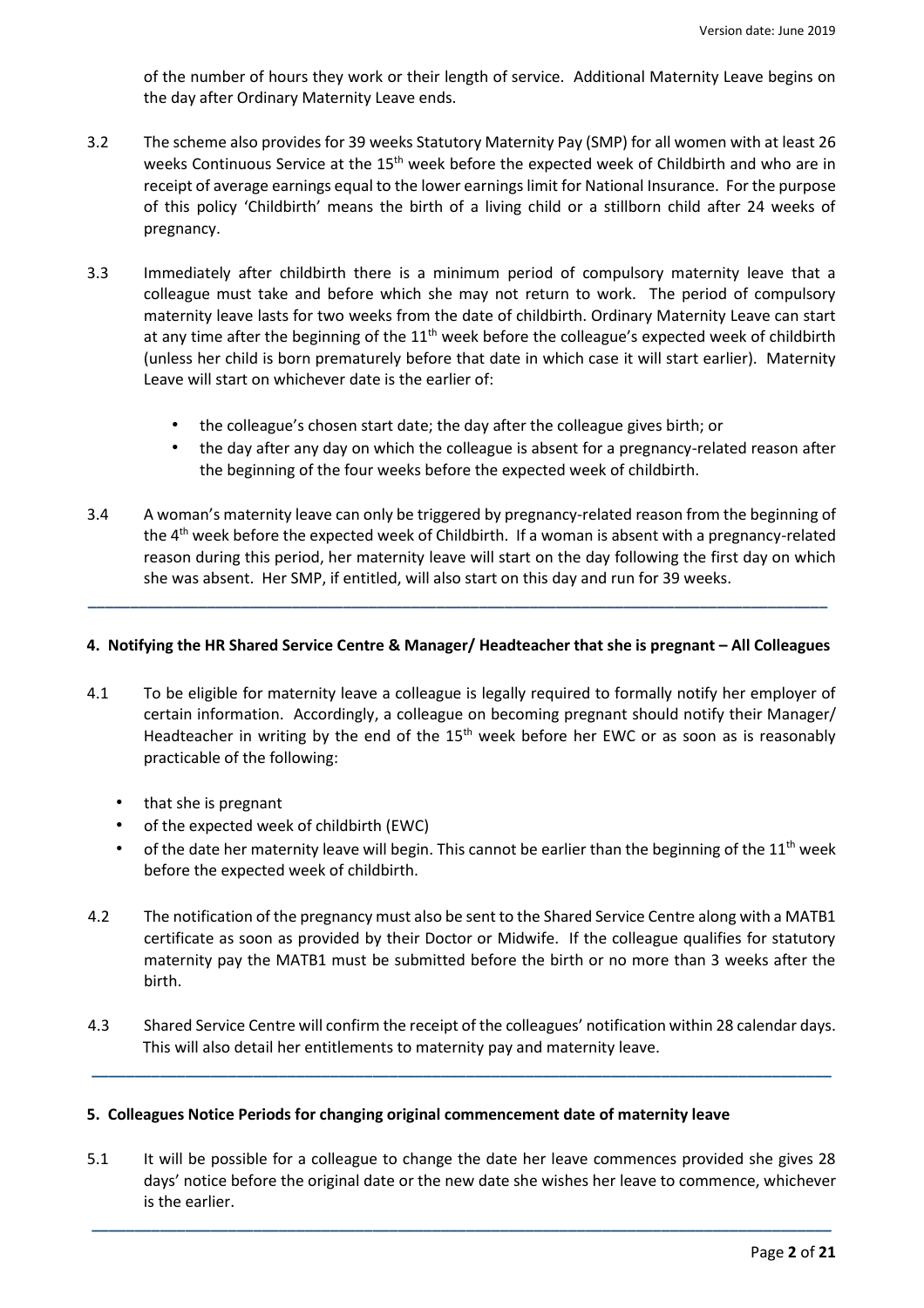#### **6. Pregnancy related illness**

6.1 The colleague should notify her Manager / Headteacher as soon as is practicably possible that she is absent with a pregnancy related illness. If the absence begins after the beginning of the fourth week before expected week of childbirth, maternity leave will automatically commence.

**\_\_\_\_\_\_\_\_\_\_\_\_\_\_\_\_\_\_\_\_\_\_\_\_\_\_\_\_\_\_\_\_\_\_\_\_\_\_\_\_\_\_\_\_\_\_\_\_\_\_\_\_\_\_\_\_\_\_\_\_\_\_\_\_\_\_\_\_\_\_\_\_\_\_\_\_\_\_\_\_\_\_\_\_\_\_\_**

## **7. Time off for Ante Natal Care**

7.1 All pregnant colleagues are entitled to paid time off to keep appointments for antenatal care made on the advice of a registered medical practitioner, registered midwife or registered health visitor. Antenatal care is not restricted to medical examinations, for example it could include relaxation classes and parent craft classes as long as these are advised by a registered medical practitioner, registered midwife or registered health visitor. Colleagues must also be prepared to show their Manager/ Headteacher that an appointment card or document showing the appointment has been made. Managers/ Headteachers should allow reasonable time off for this. Where the colleague is able to arrange ante-natal appointments outside of working hours, they should try to do so.

**\_\_\_\_\_\_\_\_\_\_\_\_\_\_\_\_\_\_\_\_\_\_\_\_\_\_\_\_\_\_\_\_\_\_\_\_\_\_\_\_\_\_\_\_\_\_\_\_\_\_\_\_\_\_\_\_\_\_\_\_\_\_\_\_\_\_\_\_\_\_\_\_\_\_\_\_\_\_\_\_\_\_\_\_\_\_\_**

**\_\_\_\_\_\_\_\_\_\_\_\_\_\_\_\_\_\_\_\_\_\_\_\_\_\_\_\_\_\_\_\_\_\_\_\_\_\_\_\_\_\_\_\_\_\_\_\_\_\_\_\_\_\_\_\_\_\_\_\_\_\_\_\_\_\_\_\_\_\_\_\_\_\_\_\_\_\_\_\_\_\_\_\_\_\_\_**

## **Non – pay contractual entitlements during Additional Maternity Leave (AML)**

## **8. Maternity Pay**

- 8.1 To be eligible to receive Statutory Maternity Pay during Maternity Leave a colleague must:
	- be pregnant and have reached, or have given birth before reaching, the start of the  $11<sup>th</sup>$  week before the expected week of childbirth
	- have been continuously employed for at least 26 weeks by the end of the 15<sup>th</sup> week before the expected week of childbirth
	- have average weekly earnings, for the 8-week period ending with the qualifying week, of not less than the Lower Earnings Limit.
	- have stopped working for the employer
	- have supplied her MATB1 before the birth of her child or no more than 3-weeks after
	- give HR Shared Service 28 days' notice of when she wishes her statutory maternity pay to start
- 8.2 Where the colleague does not meet the criteria for SMP they may be entitled to a Maternity Allowance.

**\_\_\_\_\_\_\_\_\_\_\_\_\_\_\_\_\_\_\_\_\_\_\_\_\_\_\_\_\_\_\_\_\_\_\_\_\_\_\_\_\_\_\_\_\_\_\_\_\_\_\_\_\_\_\_\_\_\_\_\_\_\_\_\_\_\_\_\_\_\_\_\_\_\_\_\_\_\_\_\_\_\_\_\_\_\_\_**

#### **9. Colleagues other than Teachers**

#### **9.1 Colleagues other than Teachers with less than one year's service**

- 9.1.1 If they have less than one year's continuous service at the  $11<sup>th</sup>$  week before their expected week of childbirth, they will be entitled to:
	- 9/10ths of a week's pay **for the first six-weeks absence** (SMP) **plus**
	- 33 weeks' SMP. (SMP is paid at a fixed, flat rate, which is reviewed annually or 90% of average weekly earnings whichever is the lesser). Once the above is exhausted any Additional Maternity Leave to which they may be entitled is unpaid.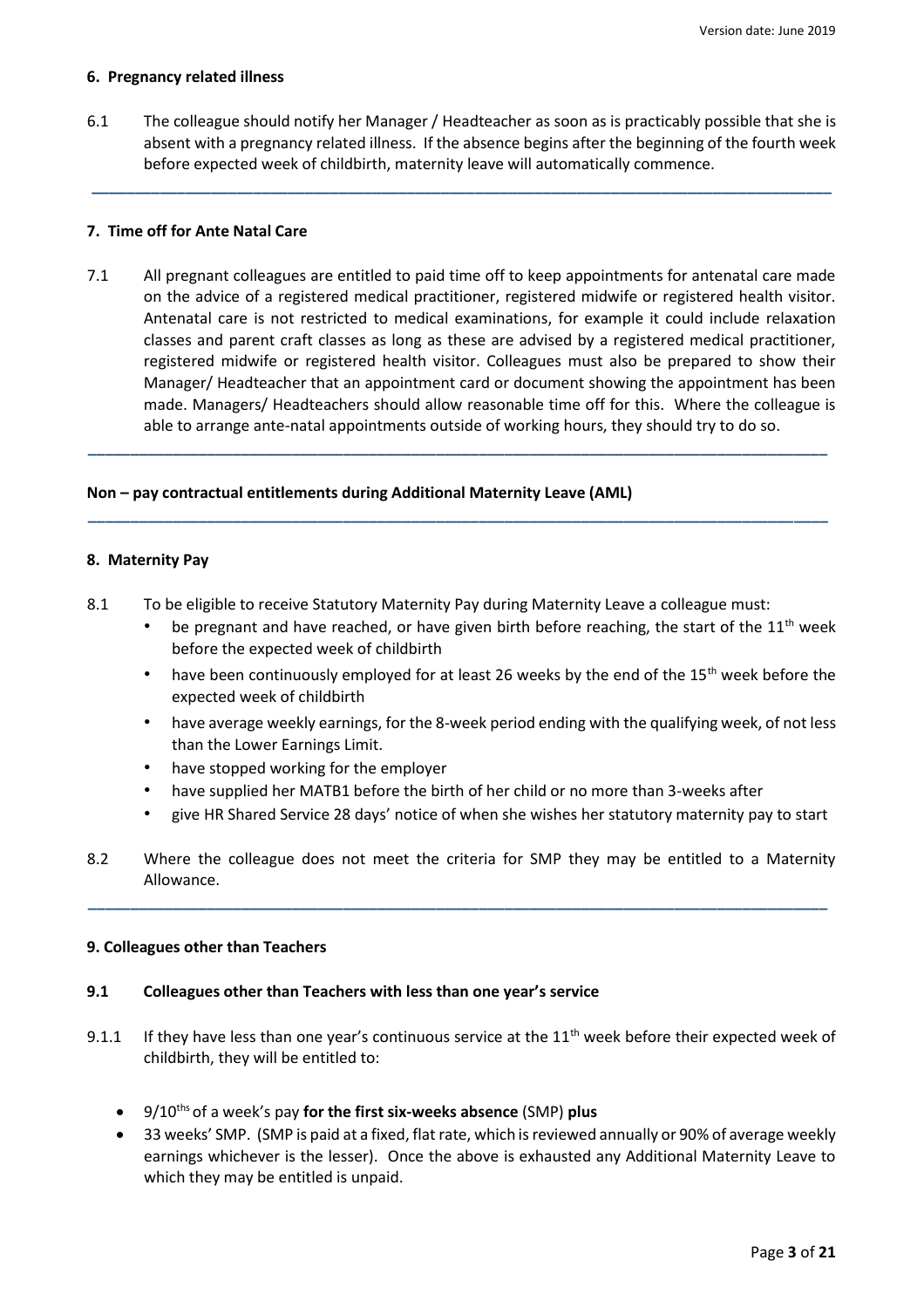# **9.2 Colleagues other than Teachers with at least one year's service**

- 9.2.1 If they have at least one year's continuous service in Local Government at the  $11<sup>th</sup>$  week before their expected week of Childbirth they will be entitled to:
	- 9/10 of a week's pay **for the first six weeks' absence**, **plus either:**
	- 12 weeks' half pay plus SMP followed by 21 weeks SMP. **or:**
	- 33 weeks' SMP if they do not intend to return to work.

Once the above is exhausted any Additional Maternity Leave to which they may be entitled is unpaid.

**\_\_\_\_\_\_\_\_\_\_\_\_\_\_\_\_\_\_\_\_\_\_\_\_\_\_\_\_\_\_\_\_\_\_\_\_\_\_\_\_\_\_\_\_\_\_\_\_\_\_\_\_\_\_\_\_\_\_\_\_\_\_\_\_\_\_\_\_\_\_\_\_\_\_\_\_\_\_\_\_\_\_\_\_\_\_\_**

## **10. Teaching Staff only**

#### **10.1 Teaching Staff with less than one year's service**

- 10.1.1 If they have less than one year's continuous service as a teacher with one or more Local Authorities (LAs) at the  $11<sup>th</sup>$  week before their expected week of Childbirth they will be entitled to:
	- 9/10ths of a week's pay **for the first six weeks' absence** (SMP) **plus**
	- 33 weeks' SMP. (SMP is paid at a fixed, flat rate, which is reviewed annually or 90% of average weekly earnings whichever is the lesser). Once the above is exhausted any Additional Maternity Leave to which they may be entitled is unpaid.

#### **10.2 Teaching Staff with at least one year's service**

- 10.2.1 If they have at least one year's continuous service as a teacher with one or more LEAs at the  $11<sup>th</sup>$ week before their expected week of Childbirth they will be entitled to:
	- Full pay **for the first four weeks' absence** (this will be offset against any entitlement to SMP during this period),

#### **plus:**

• 9/10 of a week's pay **for the next two weeks' absence** (this will be offset against any entitlement to SMP during this period),

#### **plus, either:**

- 12 weeks' half pay plus SMP followed by 21 weeks SMP. **or:**
- 33 weeks' SMP if they do not intend to return to work.

Once the above is exhausted, any additional Maternity Leave to which they may be entitled is unpaid.

**\_\_\_\_\_\_\_\_\_\_\_\_\_\_\_\_\_\_\_\_\_\_\_\_\_\_\_\_\_\_\_\_\_\_\_\_\_\_\_\_\_\_\_\_\_\_\_\_\_\_\_\_\_\_\_\_\_\_\_\_\_\_\_\_\_\_\_\_\_\_\_\_\_\_\_\_\_\_\_\_\_\_\_\_\_\_\_**

## **11. All colleagues**

- 11.1 The 12 week's half pay plus SMP cannot exceed a normal week's pay and to be able to keep the Occupational Maternity Pay the colleague must return to work for:
	- three months after their maternity leave (for colleagues other than Teachers).
	- 13 weeks after their maternity leave (for teaching staff). This may include periods of school closure.
- 11.2 If they don't, they must repay such proportion of the pay (but not the SMP) as determined by the Authority i.e. 12 weeks half pay for all colleagues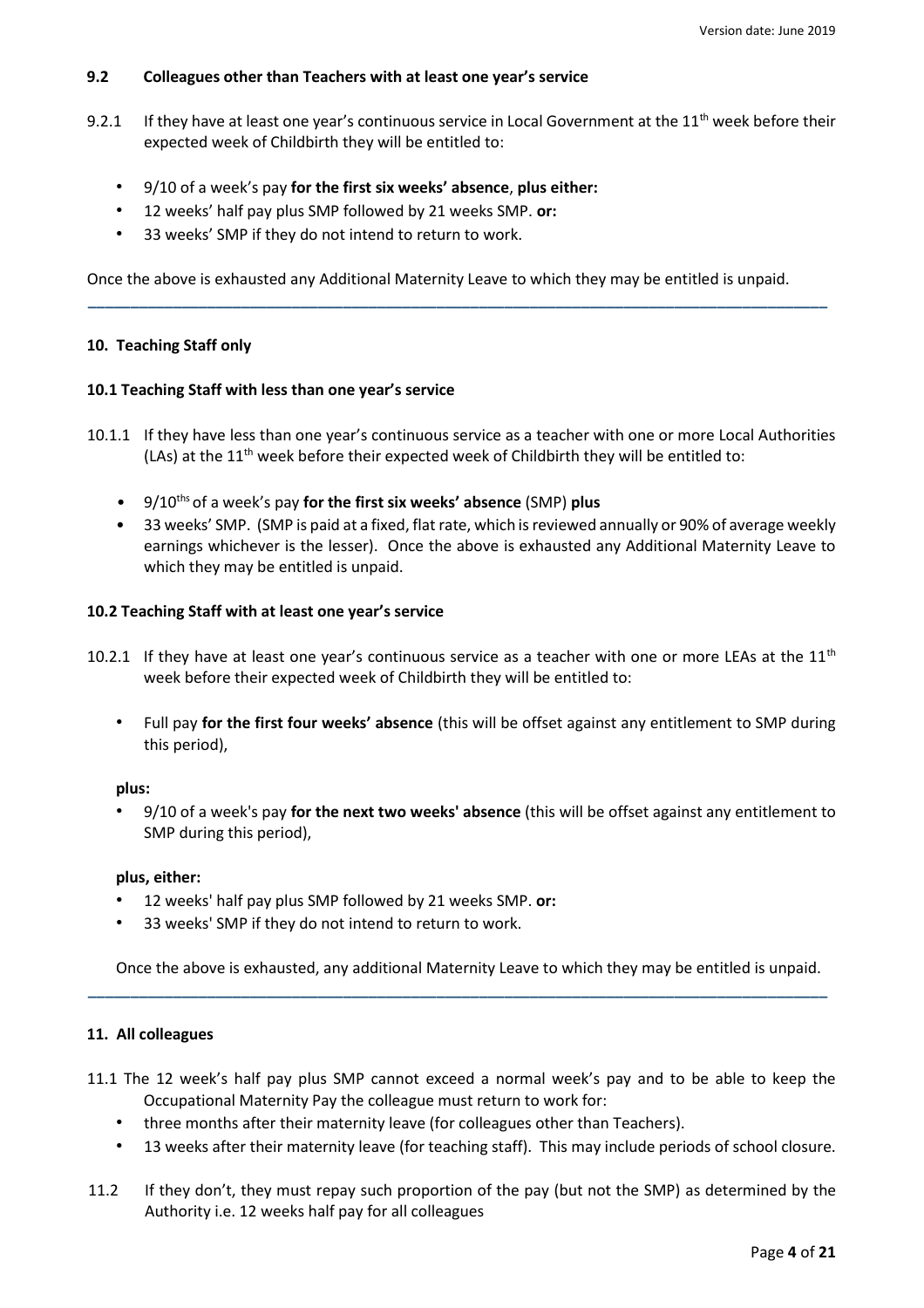11.3 If a colleague starts working for another employer during the SMP period after the baby is born, she must inform the County Council within 7 days of this and she will lose her entitlement to SMP. The Council will continue to pay occupational maternity pay unless otherwise stated and agreed in the colleague's statement of employment particulars or relevant policy.

**\_\_\_\_\_\_\_\_\_\_\_\_\_\_\_\_\_\_\_\_\_\_\_\_\_\_\_\_\_\_\_\_\_\_\_\_\_\_\_\_\_\_\_\_\_\_\_\_\_\_\_\_\_\_\_\_\_\_\_\_\_\_\_\_\_\_\_\_\_\_\_\_\_\_\_\_\_\_\_\_\_\_\_\_\_\_\_**

## **12. Still Birth**

- 12.1 If the pregnancy results in a still birth or termination before 24 weeks of pregnancy, the colleague is not entitled to receive SMP, however, she may be entitled to sick pay if she satisfies the qualifying conditions. Please refer to the Managing Absence at Work Policy for further information on this.
- 12.2 If the pregnancy results in a still birth after 24 weeks the colleague qualifies for full maternity benefits and leave.

**\_\_\_\_\_\_\_\_\_\_\_\_\_\_\_\_\_\_\_\_\_\_\_\_\_\_\_\_\_\_\_\_\_\_\_\_\_\_\_\_\_\_\_\_\_\_\_\_\_\_\_\_\_\_\_\_\_\_\_\_\_\_\_\_\_\_\_\_\_\_\_\_\_\_\_\_\_\_\_\_\_\_\_\_\_\_\_**

#### **13. If you are not eligible for Statutory Maternity Pay**

13.1 If a colleague is not eligible for SMP but meets the eligibility requirements for Occupational Maternity Pay i.e. a colleague has at least one year's service at the 11<sup>th</sup> week before your expected week of childbirth, she will receive the occupational maternity pay as follows:

#### **Colleagues other than Teachers:**

- 6 weeks at 9/10ths of full pay
- 12 weeks at half pay

#### **Teachers:**

- 4 weeks at full pay
- 2 weeks at 9/10ths of full pay
- 12 weeks at half pay
- 13.2 If a colleague is not eligible for SMP she may be able to claim Maternity Allowance direct from the DWP/Jobcentre Plus. The HR Shared Service will provide her with a form SMP1 along with their MATB1. This will be returned to her for this purpose. They should contact these organisations direct.
- 13.3 Should you be entitled to Occupational Maternity Pay, any maternity allowance you receive will be offset against the Statutory Maternity Pay rate. If you do not qualify for maternity allowance, or it is paid at a lesser rate than the Statutory Maternity Pay, the colleague will need to forward a copy of their maternity allowance statement to the Department of Working Pensions (DWP) or Job Centre Plus.

#### **13.4 Breast-feeding**

- 13.4.1 The promotion of breast-feeding is a priority in the UK. Exclusive breast-feeding for the first six months of life offers major health advantages to mothers and babies, so it is important that mothers are enabled to continue breast-feeding when they return to work.
- 13.4.2 Health and Safety legislation places a duty of care on employers to ensure that the breast-feeding child does not suffer any adverse effects as a result of their mother's work. Colleagues who wish to breast-feed upon returning to work need to notify their manager as soon as practicable and discuss their personal requirements prior to their return to work.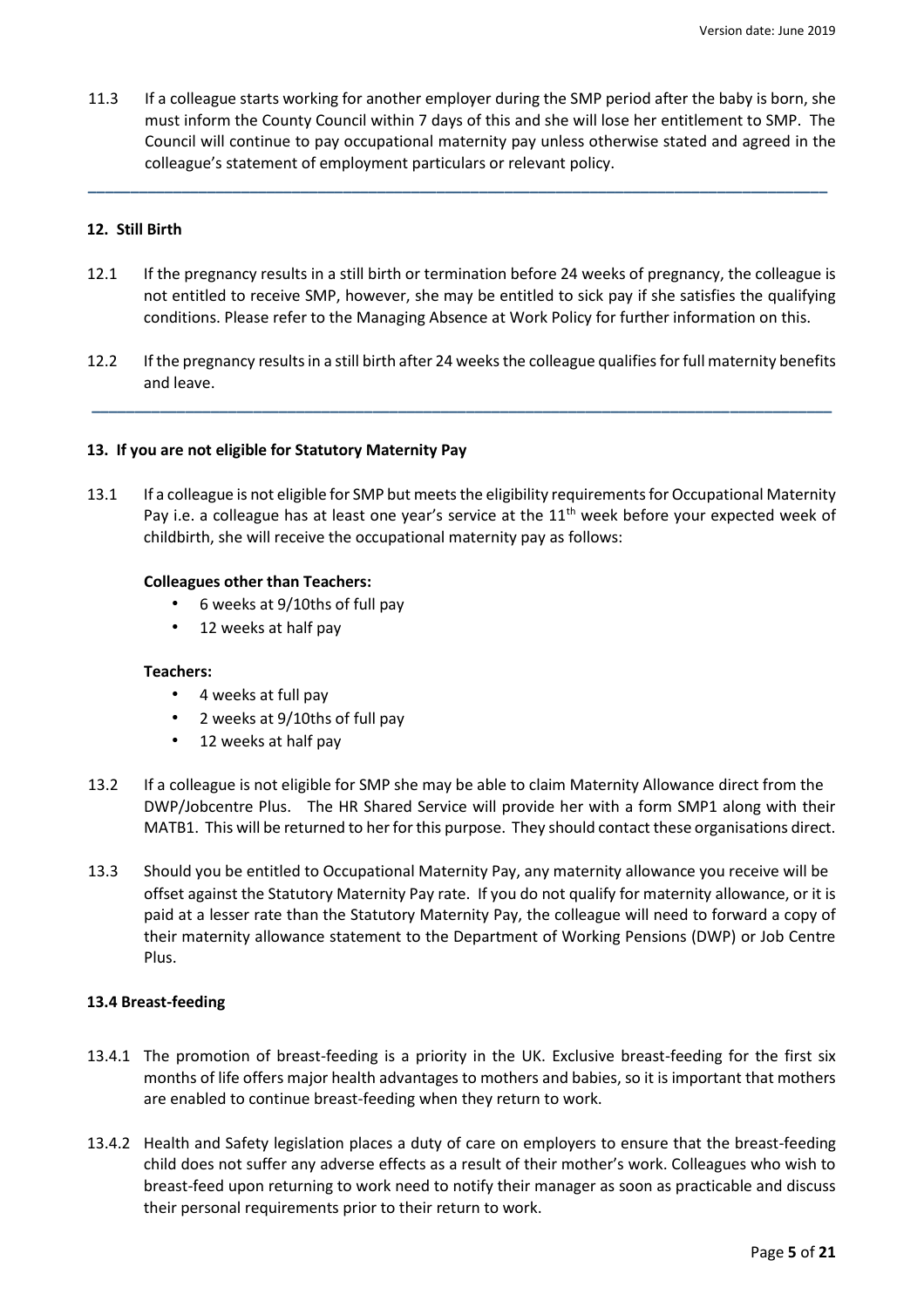- 13.4.3 Where practicable, managers will offer the following support:
	- conduct a risk assessment of work activities, make adjustments as necessary and keep the assessment under review.
	- organise appropriate work patterns/hours or paid breaks to ensure the required time is allocated for breast-feeding or expressing breast milk.
	- find a room where milk can be expressed which will be (please note that these arrangements may not be within the individuals own work location):
		- warm, clean and private suitable furniture
		- hand-washing facilities (could be near-by)
		- $-$  storage facilities dedicated refrigerator (if possible)

Where it is not practicable to provide support at the workplace time off with pay will always be provided to enable any colleague to access the support that is required.

## **14. Adoption**

14.1 The adoption leave provisions apply to all colleagues where an approved agency notifies them of a match with a child and provides a basic right to a minimum of 26 weeks Ordinary Adoption Leave irrespective of hours worked or length of service. Additional Adoption Leave (unpaid), amounting to a further 26 weeks is also available. The period of Ordinary Adoption Leave may additionally attract 39 weeks Statutory Adoption Pay for those with at least 26 weeks' service at the relevant date. This policy also covers situations where a child is adopted from overseas.

**\_\_\_\_\_\_\_\_\_\_\_\_\_\_\_\_\_\_\_\_\_\_\_\_\_\_\_\_\_\_\_\_\_\_\_\_\_\_\_\_\_\_\_\_\_\_\_\_\_\_\_\_\_\_\_\_\_\_\_\_\_\_\_\_\_\_\_\_\_\_\_\_\_\_\_\_\_\_\_\_\_\_\_\_\_\_\_**

**\_\_\_\_\_\_\_\_\_\_\_\_\_\_\_\_\_\_\_\_\_\_\_\_\_\_\_\_\_\_\_\_\_\_\_\_\_\_\_\_\_\_\_\_\_\_\_\_\_\_\_\_\_\_\_\_\_\_\_\_\_\_\_\_\_\_\_\_\_\_\_\_\_\_\_\_\_\_\_\_\_\_\_\_\_\_\_**

## **15. Adoption Leave Eligibility**

- 15.1 Adoption leave and pay is available to individual colleagues who adopt a child. This paid leave will only be granted to one member of a couple where both are employed by Staffordshire County Council (the couple may choose which partner takes adoption leave).
- 15.2 The partner of an individual who adopts or the other member of a couple who are adopting jointly, may be entitled to paternity leave and pay

**\_\_\_\_\_\_\_\_\_\_\_\_\_\_\_\_\_\_\_\_\_\_\_\_\_\_\_\_\_\_\_\_\_\_\_\_\_\_\_\_\_\_\_\_\_\_\_\_\_\_\_\_\_\_\_\_\_\_\_\_\_\_\_\_\_\_\_\_\_\_\_\_\_\_\_\_\_\_\_\_\_\_\_\_\_\_\_**

#### **16. Ordinary Adoption Leave**

16.1 All colleagues are entitled to Ordinary Adoption Leave regardless of length of service or hours worked.

**\_\_\_\_\_\_\_\_\_\_\_\_\_\_\_\_\_\_\_\_\_\_\_\_\_\_\_\_\_\_\_\_\_\_\_\_\_\_\_\_\_\_\_\_\_\_\_\_\_\_\_\_\_\_\_\_\_\_\_\_\_\_\_\_\_\_\_\_\_\_\_\_\_\_\_\_\_\_\_\_\_\_\_\_\_\_\_**

#### **17. Additional Adoption Leave**

17.1 A colleague must have worked continuously for Staffordshire County Council for at least 26 weeks leading into the week in which the colleague is told they have been matched with a child for adoption. If the child is being adopted from overseas the colleague must have worked for Staffordshire County Council for at least 26 weeks – either the 26 weeks ending with the week in which they receive their official notification (see below) or 26 weeks from the start of their employment. The reason for the slightly different rules for adopting from abroad is that it can take up to 12 months from the date of receiving the official notification to the time that the child enters Great Britain. The 26 week qualifying period can be completed either before a colleague receives their official notification or at a later date before the leave and pay is due to begin.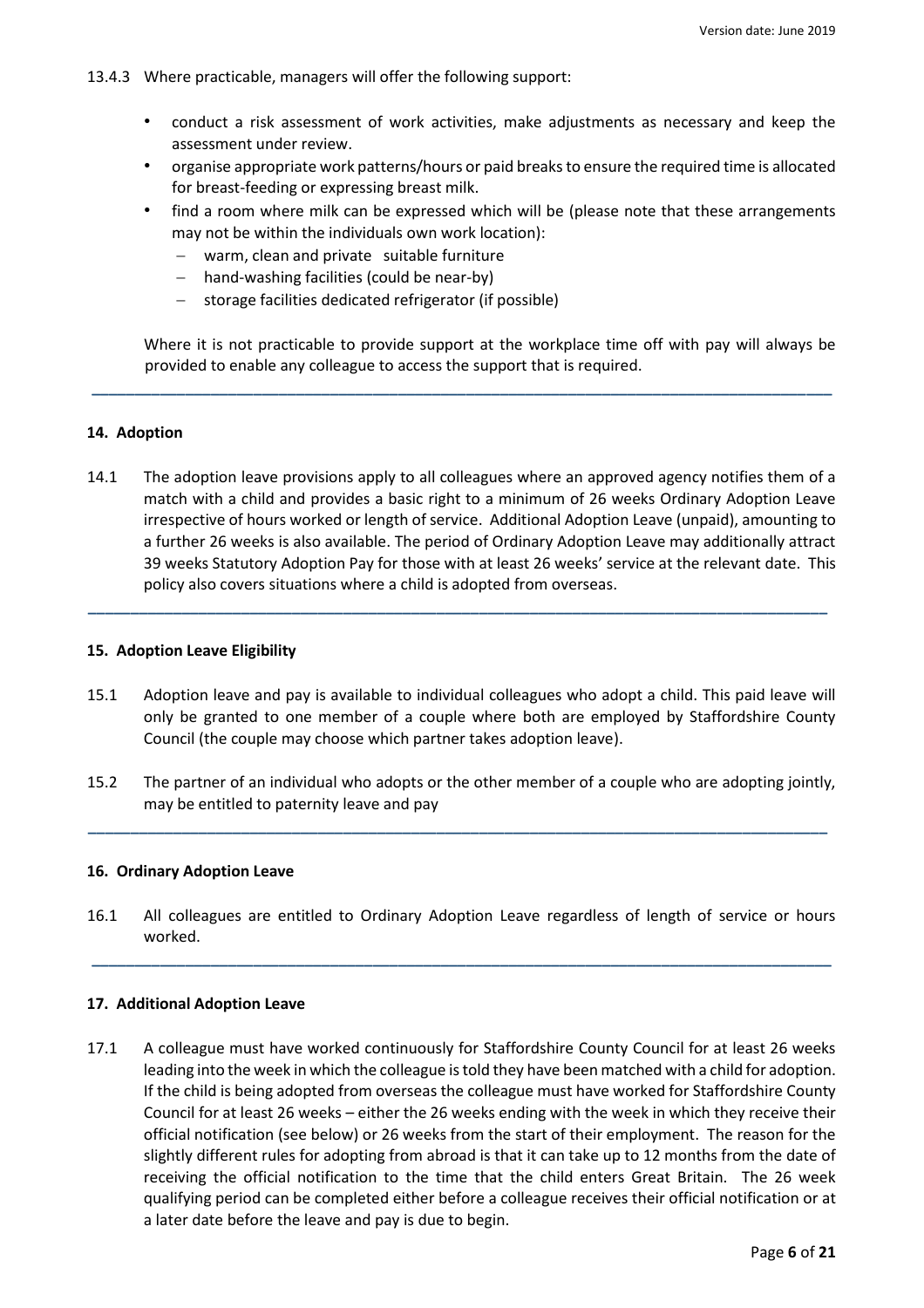#### 18. **Statutory Adoption Pay**

18.1 To qualify for statutory adoption pay the colleague must have average weekly earnings at or above the Lower Earnings Limit for National Insurance. (There is an amount of weekly pay below which colleagues do not pay National Insurance contributions – the Lower Earnings Limit. A colleague must be earning above this limit to quality for Statutory Adoption Pay.)

**\_\_\_\_\_\_\_\_\_\_\_\_\_\_\_\_\_\_\_\_\_\_\_\_\_\_\_\_\_\_\_\_\_\_\_\_\_\_\_\_\_\_\_\_\_\_\_\_\_\_\_\_\_\_\_\_\_\_\_\_\_\_\_\_\_\_\_\_\_\_\_\_\_\_\_\_\_\_\_\_\_\_\_\_\_\_\_**

18.2 In either case the colleague:

Must be newly matched with a child for adoption by a UK\* adoption agency. Adoption leave and pay will not apply in situations where the child is not newly matched for adoption (for example – where a stepparent adopts their partner's child).

(\*If adopting from abroad the colleague must have received an **official notification** from the overseas Authority confirming that the colleague has been assessed and approved as being a suitable adoptive parent.)

## **19. Special Guardianship**

19.1 A Special Guardianship Order gives a special guardian, legal parental responsibility for a child normally until they are 18 years old. However, the order does not remove parental responsibility from the child's birth parents. Colleagues granted this order have no entitlement to Adoption leave. They will be entitled to other benefits that those with parental responsibilities get such as parental leave, right to request flexible working and participation in the childcare voucher scheme.

**\_\_\_\_\_\_\_\_\_\_\_\_\_\_\_\_\_\_\_\_\_\_\_\_\_\_\_\_\_\_\_\_\_\_\_\_\_\_\_\_\_\_\_\_\_\_\_\_\_\_\_\_\_\_\_\_\_\_\_\_\_\_\_\_\_\_\_\_\_\_\_\_\_\_\_\_\_\_\_\_\_\_\_\_\_\_\_**

**\_\_\_\_\_\_\_\_\_\_\_\_\_\_\_\_\_\_\_\_\_\_\_\_\_\_\_\_\_\_\_\_\_\_\_\_\_\_\_\_\_\_\_\_\_\_\_\_\_\_\_\_\_\_\_\_\_\_\_\_\_\_\_\_\_\_\_\_\_\_\_\_\_\_\_\_\_\_\_\_\_\_\_\_\_\_\_**

#### **20. Provisions**

- 20.1 Time off for Adoption Vetting Process
- 20.1.1 This applies to all individuals seeking to adopt regardless of length of service.
- 20.1.2 Although a number of days is not stipulated in the legislation, a colleague is entitled to a "reasonable" amount of paid time off for this purpose. In terms of this policy it has been agreed that a maximum of 5 days should be sufficient in most cases. This paid leave will only be granted to one member of a couple where both are employed by Staffordshire County Council.

#### **21. Adoption Leave**

- 21.1 Colleagues can take up to 52 weeks' adoption leave made up of 26 weeks' Ordinary Adoption Leave (OAL) and up to 26 weeks' Additional Adoption Leave (AAL).
- 21.2 Adoption leave can start:
	- From the date of the child's placement (whether this is earlier or later than expected) or
	- From a fixed date which can be up to 14 days before the expected week of placement.
- 21.3 In the case of an overseas adoption the leave can commence from the date the child enters Great Britain or from a date up to 28 days after the child enters Great Britain. If a child is being adopted from overseas the colleague must have received a written notification from the overseas Authority confirming that they are eligible to adopt.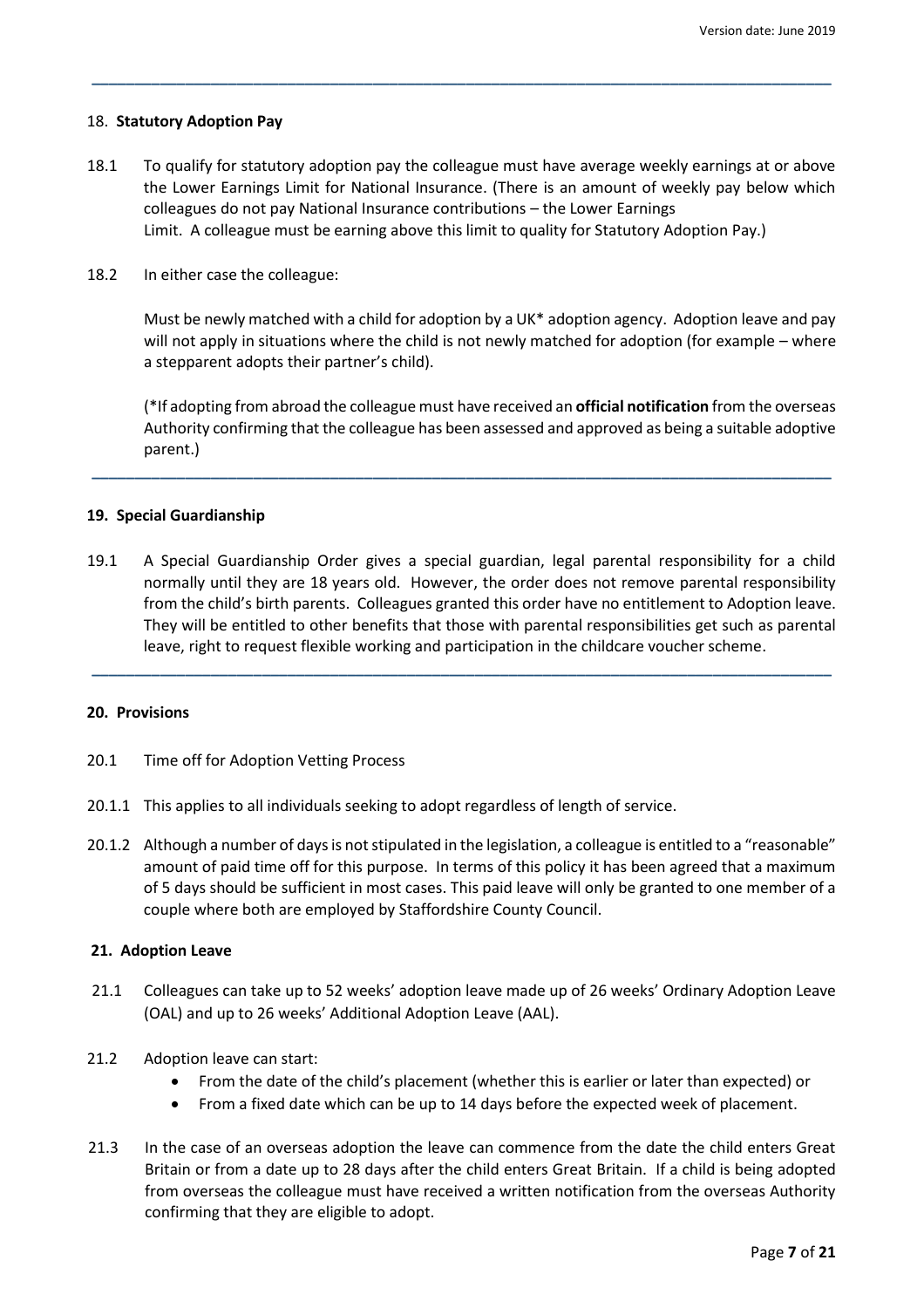- 21.4 Leave can start on any day of the week. Only one period of leave is available irrespective of whether more than one child is placed.
- 21.5 If the child's placement ends during the adoption leave period the colleague will be able to continue the adoption leave for up to 8 weeks after the end of the placement. If a further placement is later arranged the colleague will need to apply for another period of adoption leave.

**\_\_\_\_\_\_\_\_\_\_\_\_\_\_\_\_\_\_\_\_\_\_\_\_\_\_\_\_\_\_\_\_\_\_\_\_\_\_\_\_\_\_\_\_\_\_\_\_\_\_\_\_\_\_\_\_\_\_\_\_\_\_\_\_\_\_\_\_\_\_\_\_\_\_\_\_\_\_\_\_\_\_\_\_\_\_\_**

## **22. How to Apply**

- 22.1 In order to qualify for **Adoption Leave** the colleague must, within 7 days of being told they have been matched with a child (or as soon as is reasonably practicable), notify their line manager that they have been matched with a child for adoption, the date they intend to take adoption leave and the date the child is expected to be placed with them.
- 22.2 In the case of an adoption from overseas, the colleague must, within 28 days of having received their official notification, inform their employer of the date on which they received official notification and the date the child is expected to enter Great Britain. In addition, within 28 days of the child entering Great Britain, colleagues must give further evidence of the date of entry (such as a plane ticket or entry clearance documents). The colleague must give 28 days' notice of when they intend to take adoption leave.
- 22.3 The colleague can amend the date that they want to start the adoption leave provided they give their employer 28- days' notice (unless this is not reasonably practicable)
- 22.4 The colleague should provide a copy of their 'Matching Certificate' or their 'official notification' (in relation to overseas adoptions) to their line manager as evidence of their entitlement to statutory adoption pay. The certificate should show the name and address of the adoption agency, the date that a child was matched with the colleague for adoption and the date that the adoption is happening.
- 22.5 If a child is being adopted from overseas the colleague must have received a written notification from the overseas Authority confirming that they are eligible to adopt.
- 22.6 Having received notification the Manager / Headteacher should arrange for a letter to the colleague to confirm that the adoption leave will start as agreed and also confirming the date that the adoption leave will end.
- 22.7 In order to qualify for Adoption Pay the colleague:
	- must at least 28 days before the start of their adoption leave notify their employer that they want to receive Statutory Adoption Pay (SAP) If this timescale is not reasonably practicable notification must be made as soon as possible.
	- must have agreed with an agency that a child will be placed with them and the date that the child will be placed.
- 22.8 In the case of an adoption from overseas the colleague must, within 28- days of having received their official notification, inform their Manager/Headteacher of the date on which they received official notification and the date the child is expected to enter Great Britain.
- 22.9 In addition, within 28 days of the child entering Great Britain, colleagues must give further evidence of the date of entry (such as a plane ticket or entry clearance documents).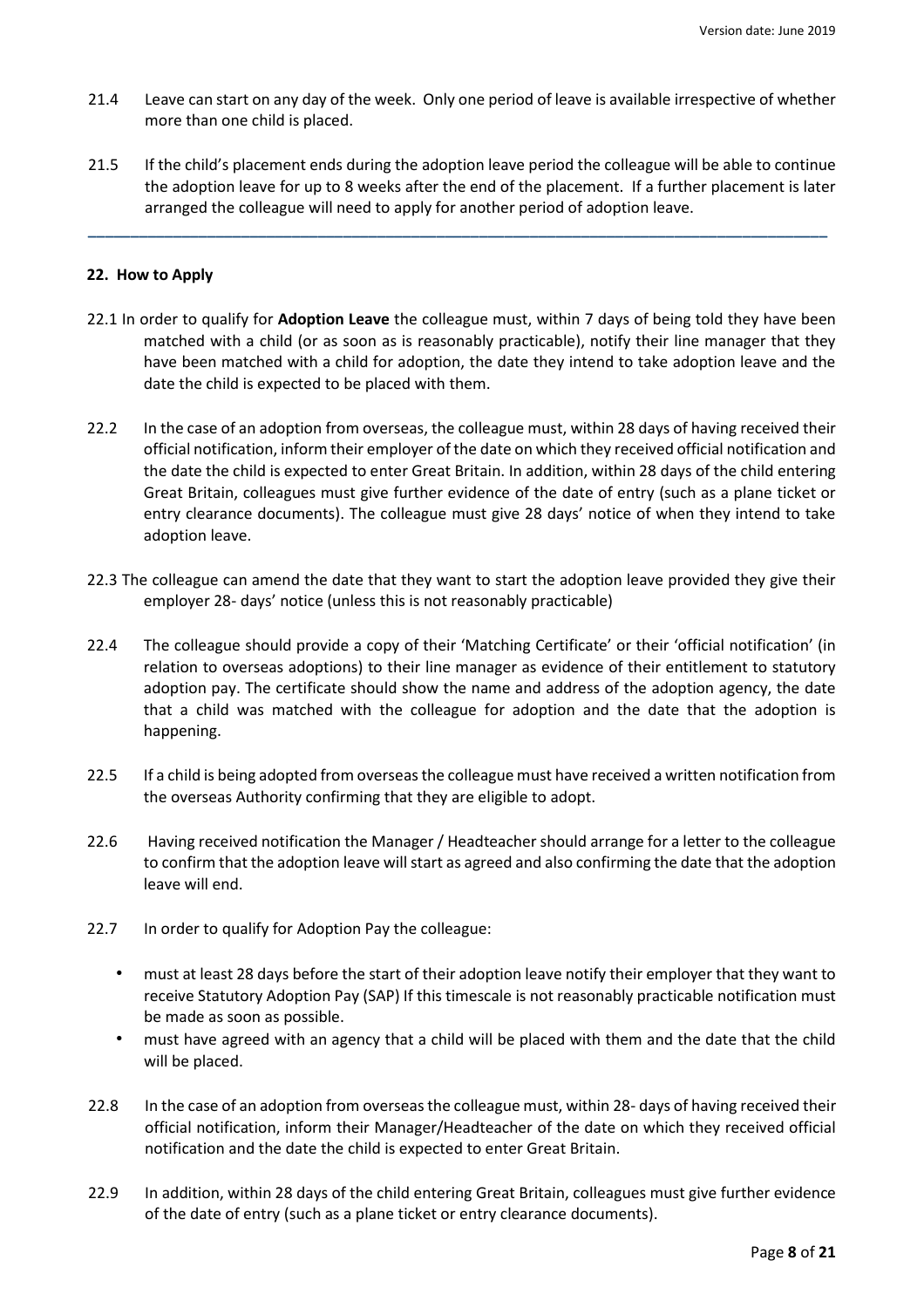22.10 Adoption pay will start at the same time as the adoption leave and will be subject to the colleague producing the 'Matching Certificate' or official notification as described earlier.

**\_\_\_\_\_\_\_\_\_\_\_\_\_\_\_\_\_\_\_\_\_\_\_\_\_\_\_\_\_\_\_\_\_\_\_\_\_\_\_\_\_\_\_\_\_\_\_\_\_\_\_\_\_\_\_\_\_\_\_\_\_\_\_\_\_\_\_\_\_\_\_\_\_\_\_\_\_\_\_\_\_\_\_\_\_\_\_**

# **23. Adoption Pay**

23.1 Statutory Adoption Pay is payable for 39 weeks from the first day of employment. It is paid at a fixed, flat rate, which is reviewed annually or 90% of average weekly earnings whichever is lesser).

**\_\_\_\_\_\_\_\_\_\_\_\_\_\_\_\_\_\_\_\_\_\_\_\_\_\_\_\_\_\_\_\_\_\_\_\_\_\_\_\_\_\_\_\_\_\_\_\_\_\_\_\_\_\_\_\_\_\_\_\_\_\_\_\_\_\_\_\_\_\_\_\_\_\_\_\_\_\_\_\_\_\_\_\_\_\_\_**

### **24. Colleagues other than Teachers**

#### **24.1 Colleagues Other Than Teachers – less than one year's continuous service**

- 24.1.1 If a colleague qualifies for Statutory Adoption Pay but has **less than one year's continuous service** by the date on which they are notified of being matched with the child they will be entitled to:
	- 9/10ths (90%) of a week's pay **for the first six-weeks absence**, **plus**
	- 33 weeks' Statutory Adoption Pay. Statutory Adoption Pay is the same as Statutory Maternity Pay. It is paid at a fixed, flat rate, which is reviewed annually or 90% of average weekly earnings whichever is the lesser). Once the above payment has been exhausted, any Additional Adoption Leave to which they may be entitled is unpaid.

#### **24.2 Colleagues Other Than Teachers – at least one year's continuous service**

- 24.2.1 If a colleague qualifies for Statutory Adoption Pay and **has at least one year's continuous service** with Staffordshire County Council by the date on which they are notified of being matched with the child they will be entitled to:
	- 9/10 of a week's pay for the first six weeks' absence**, plus either:**
	- 12 weeks' half pay plus Statutory Adoption Pay followed by 21 weeks Statutory Adoption Pay **or:**
	- 33 weeks' Statutory Adoption Pay if they do not intend to return to work. Once the above payment has been exhausted any Additional Adoption Leave to which they may be entitled is unpaid.

**\_\_\_\_\_\_\_\_\_\_\_\_\_\_\_\_\_\_\_\_\_\_\_\_\_\_\_\_\_\_\_\_\_\_\_\_\_\_\_\_\_\_\_\_\_\_\_\_\_\_\_\_\_\_\_\_\_\_\_\_\_\_\_\_\_\_\_\_\_\_\_\_\_\_\_\_\_\_\_\_\_\_\_\_\_\_\_**

### **25. Teaching Staff**

#### **25.1 Teaching Staff** - **less than one year's continuous service**

- 25.1.1 If a colleague qualifies for Statutory Adoption Pay but has **less than one year's continuous service** by the date on which they are notified of being matched with the child they will be entitled to:
	- 9/10ths of a week's pay **for the first six weeks' absence**, **plus**
	- 33 weeks' Statutory Adoption Pay. (Statutory Adoption Pay is paid at a fixed, flat rate, which is reviewed annually or 90% of average weekly earnings whichever is the lesser). Once the above payment has been exhausted any Additional Adoption Leave to which they may be entitled is unpaid.

**\_\_\_\_\_\_\_\_\_\_\_\_\_\_\_\_\_\_\_\_\_\_\_\_\_\_\_\_\_\_\_\_\_\_\_\_\_\_\_\_\_\_\_\_\_\_\_\_\_\_\_\_\_\_\_\_\_\_\_\_\_\_\_\_\_\_\_\_\_\_\_\_\_\_\_\_\_\_\_\_\_\_\_\_\_\_\_**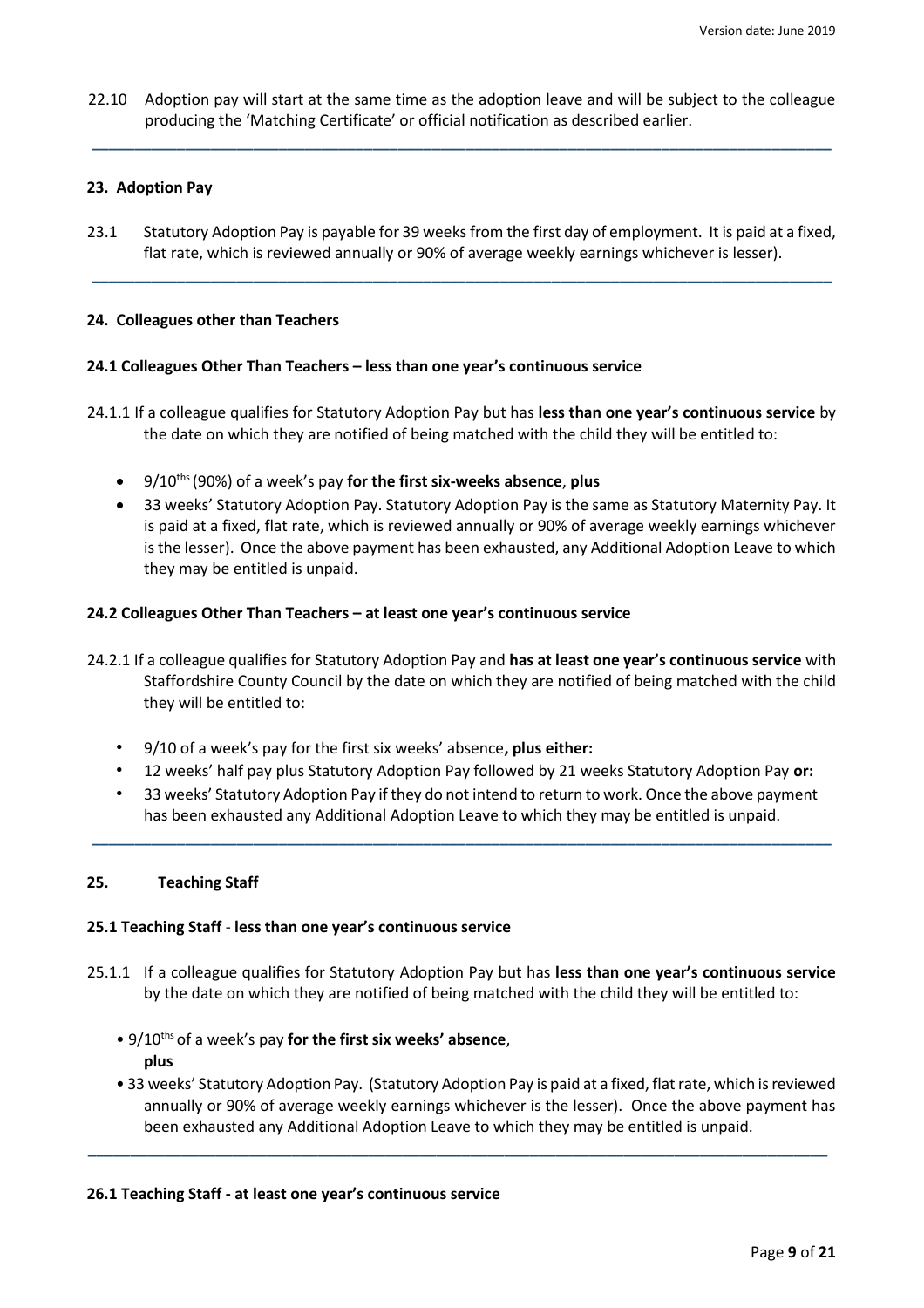- 26.1.1 If a colleague qualifies for Statutory Adoption Pay but has **at least one year's continuous service** by the date on which they are notified of being matched with the child they will be entitled to:
	- Full pay **for the first four weeks' absence** (this will be offset against any entitlement to Statutory Adoption Pay during this period), **plus:**
	- 9/10 of a week's pay **for the next two weeks' absence**, **plus either:**
	- 12 weeks' half pay plus Statutory Adoption Pay followed by 21 weeks Statutory Adoption Pay. **or:**

**\_\_\_\_\_\_\_\_\_\_\_\_\_\_\_\_\_\_\_\_\_\_\_\_\_\_\_\_\_\_\_\_\_\_\_\_\_\_\_\_\_\_\_\_\_\_\_\_\_\_\_\_\_\_\_\_\_\_\_\_\_\_\_\_\_\_\_\_\_\_\_\_\_\_\_\_\_\_\_\_\_\_\_\_\_\_\_**

• 33 weeks' Statutory Adoption Pay if they do not intend to return to work. Once the above payment has been exhausted additional Adoption Leave to which they may be entitled is unpaid.

#### **27. All colleagues**

- 27.1 The 12 weeks' half pay plus Statutory Adoption Pay cannot exceed a normal week's pay, and to be able to keep the 12 week's half pay, the colleague must return to work for:
	- three months after their adoption leave (for colleague's other than teachers).
	- **or:**
	- 13 weeks after their Adoption Leave if they do not intend to return to work. This may include periods of school closure.

Any Additional Adoption Leave to which they may be entitled is unpaid.

#### **28. If you are not eligible for Statutory Adoption Pay**

28.1 If a colleague is not eligible for Statutory Adoption Pay but meets the eligibility requirements for Occupational Adoption Pay she will receive the Occupational Adoption Pay as follows:

**\_\_\_\_\_\_\_\_\_\_\_\_\_\_\_\_\_\_\_\_\_\_\_\_\_\_\_\_\_\_\_\_\_\_\_\_\_\_\_\_\_\_\_\_\_\_\_\_\_\_\_\_\_\_\_\_\_\_\_\_\_\_\_\_\_\_\_\_\_\_\_\_\_\_\_\_\_\_\_\_\_\_\_\_\_\_\_**

**\_\_\_\_\_\_\_\_\_\_\_\_\_\_\_\_\_\_\_\_\_\_\_\_\_\_\_\_\_\_\_\_\_\_\_\_\_\_\_\_\_\_\_\_\_\_\_\_\_\_\_\_\_\_\_\_\_\_\_\_\_\_\_\_\_\_\_\_\_\_\_\_\_\_\_\_\_\_\_\_\_\_\_\_\_\_\_**

#### **Colleagues other than Teachers:**

- weeks at 9/10ths of full pay
- 12 weeks at half pay

#### **Teachers:**

- 4 weeks at full pay
- 2 weeks at 9/10ths of full pay
- 12 weeks at half pay

#### **29. Shared Parental Leave**

#### **29.1 What is Shared Parental Leave?**

Shared Parental Leave enables eligible parents to choose how to share the care of their child during the first year after birth or adoption. Its purpose is to give parents more flexibility in considering how to best care for, and bond with, their child. All eligible colleagues have a statutory right to take Shared Parental Leave. There may also be an entitlement to some Shared Parental Pay.

#### **29.2 Who is eligible for Shared Parental Leave?**

SPL can only be used by two people: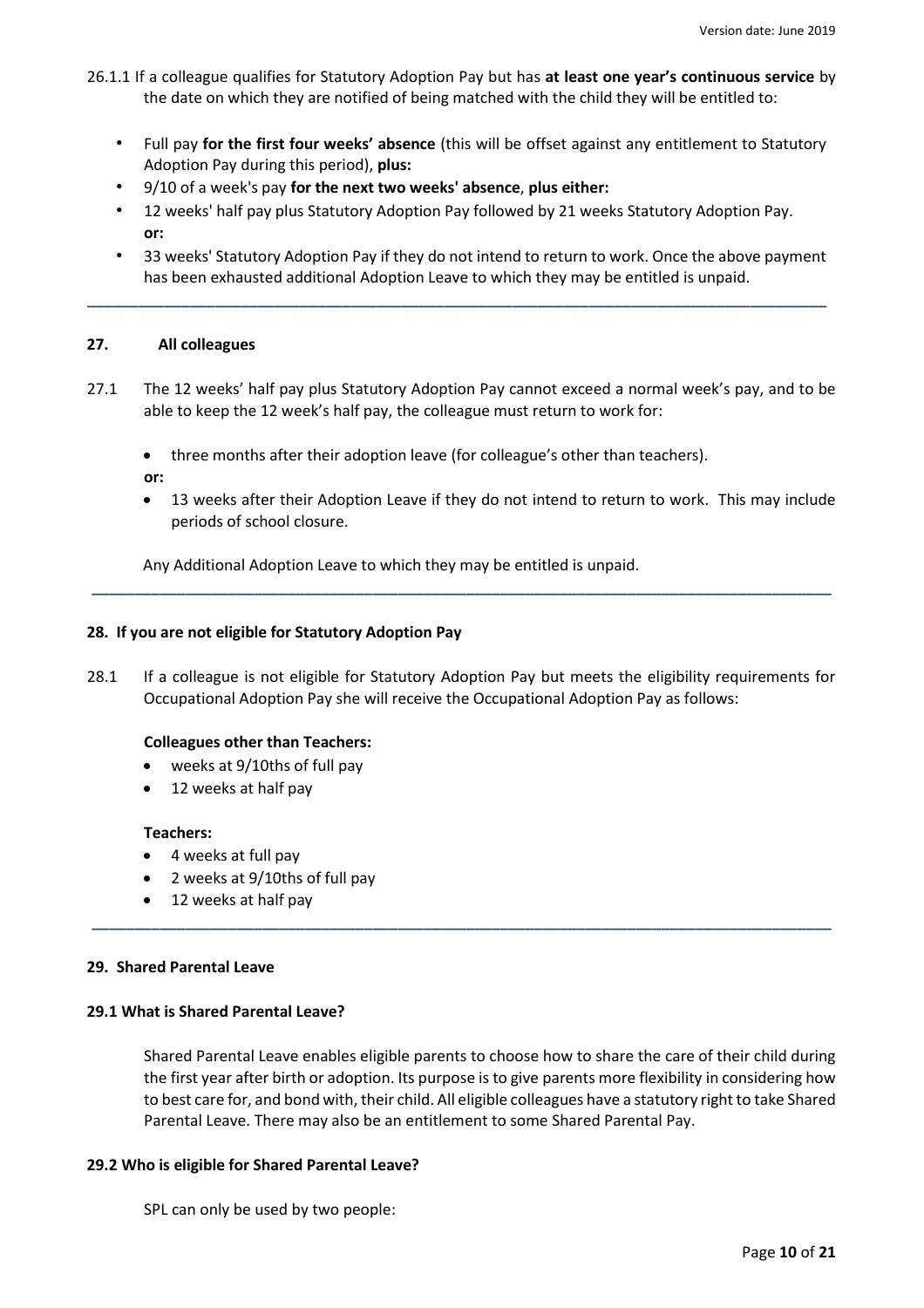- The mother/adopter **and**
- One of the following:
	- $-$  the father of the child (in the case of birth) or
	- $-$  the spouse, civil partner or partner of the child's mother/ adopter.

Both parents must share the main responsibility for the care of the child at the time of the birth/placement for adoption.

Additionally, a colleague seeking to take SPL must satisfy each of the following criteria:

- the mother/adopter of the child must be/have been entitled to statutory maternity/adoption leave or if not entitled to statutory maternity/adoption leave they must be/have been entitled to statutory maternity/adoption pay or maternity allowance and must have ended or given notice to reduce any maternity/adoption entitlements;
- the colleague must still be working for the organisation at the start of each period of SPL;
- the colleague must pass the 'continuity test' requiring them to have a minimum of 26 weeks' service at the end of the 15th week before the child's expected due date/matching date;
- the colleague's partner must meet the 'employment and earnings test' requiring them in the 66 weeks leading up to the child's expected due date/matching date have worked for at least 26 weeks and earned an average of at least £30 a week in any 13 of those weeks;
- the colleague must correctly notify the organisation of their entitlement and provide evidence as required.

#### **29.3 The Shared Parental Leave entitlement**

- 29.3.1 Eligible colleagues may be entitled to take up to 50 weeks SPL during the child's first year in their family. The number of weeks available is calculated using the mother's/adopter's entitlement to maternity/adoption leave, which allows them to take up to 52 weeks' leave. If they reduce their maternity/adoption leave entitlement, then they and/or their partner may opt-in to the SPL system and take any remaining weeks as SPL.
- 29.3.2 A mother/adopter may curtail their entitlement to maternity/adoption leave by returning to work before the full entitlement of 52 weeks has been taken, or they may give notice to curtail their leave at a specified future date.
- 29.3.3 SPL can commence as follows:

The mother can take SPL after she has taken the legally required two weeks of maternity leave immediately following the birth of the child

The adopter can take SPL after taking at least two weeks of adoption leave

The father/partner/spouse can take SPL immediately following the birth/placement of the child, but may first choose to exhaust any paternity leave entitlements (as the father/partner cannot take paternity leave or pay once they have taken any SPL or Shared Parental Pay - ShPP).

- 29.3.4 Where a mother/adopter gives notice to curtail their maternity/adoption entitlement then the mother/adopter's partner can take leave while the mother/adopter is still using their maternity/adoption entitlements.
- 29.3.5 SPL will generally commence on the colleague's chosen start date specified in their *leave booking notice, or in any subsequent variation notice.* If the colleague is eligible to receive it, Shared Parental Pay (ShPP) may be paid for some, or all, of the SPL period.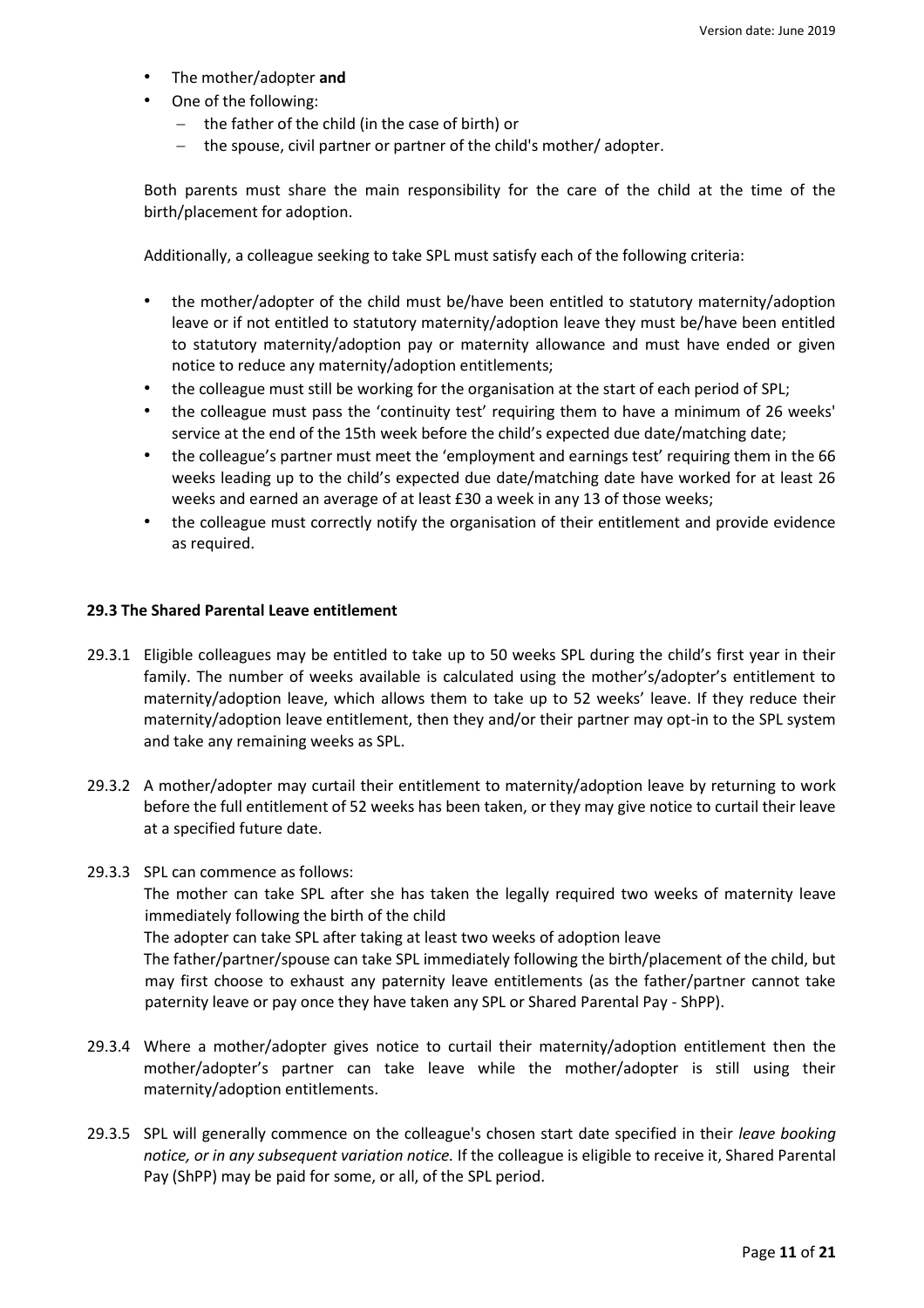29.3.6 SPL must end no later than one year after the birth/placement of the child. Any SPL not taken by the first birthday or first anniversary of placement for adoption is lost.

**\_\_\_\_\_\_\_\_\_\_\_\_\_\_\_\_\_\_\_\_\_\_\_\_\_\_\_\_\_\_\_\_\_\_\_\_\_\_\_\_\_\_\_\_\_\_\_\_\_\_\_\_\_\_\_\_\_\_\_\_\_\_\_\_\_\_\_\_\_\_\_\_\_\_\_\_\_\_\_\_\_\_\_\_\_\_\_**

## **30.1 Notifying the organisation of an entitlement to Shared Parental Leave**

- 30.1.1 A colleague entitled and intending to take SPL must give their line manager notification of their entitlement and intention to take to SPL, at least eight weeks before they can take any period of SPL. This should be done by completing the appropriate form which can be obtained from shared service centre. The form should then be submitted to their line manager in line with the timescales outlined in this policy.
- 30.1.2 Part of the eligibility criteria requires the colleague to provide the organisation with correct notification. Notification must be in writing and requires each of the following:
	- the name of the colleague;
	- the name of the other parent;
	- the start and end dates of any maternity/adoption leave or pay, or maternity allowance, taken in respect of the child and the total amount of SPL available;
	- the date on which the child is expected to be born and the actual date of birth or, in the case of an adopted child, the date on which the colleague was notified of having been matched with the child and the date of placement for adoption;
	- the amount of SPL the colleague and their partner each intend to take
	- a non-binding indication of when the colleague expects to take the leave.

The colleague must provide the organisation with a signed declaration stating:

- that they meet, or will meet, the eligibility conditions and are entitled to take SPL;
- that the information they have given is accurate;
- if they are not the mother/adopter they must confirm that they are either the father of the child or the spouse, civil partner or partner of the mother/adopter;
- that should they cease to be eligible they will immediately inform the organisation.

The colleague must provide the organisation with a signed declaration from their partner confirming:

- their name, address and national insurance number (or a declaration that they do not have a national insurance number);
- that they are the mother/adopter of the child or they are the father of the child or are the spouse, civil partner or partner of the mother/adopter;
- that they satisfy the 'employment and earnings test' (see "Who is eligible for Shared Parental Leave?" above), and had at the date of the child's birth or placement for adoption the main responsibility for the child, along with the colleague;
- that they consent to the amount of SPL that the colleague intends to take;
- that they consent to the organisation processing the information contained in the declaration form; and
- (in the case whether the partner is the mother/adopter), that they will immediately inform their partner should they cease to satisfy the eligibility conditions.

**\_\_\_\_\_\_\_\_\_\_\_\_\_\_\_\_\_\_\_\_\_\_\_\_\_\_\_\_\_\_\_\_\_\_\_\_\_\_\_\_\_\_\_\_\_\_\_\_\_\_\_\_\_\_\_\_\_\_\_\_\_\_\_\_\_\_\_\_\_\_\_\_\_\_\_\_\_\_\_\_\_\_\_\_\_\_\_**

# **31.1 Requesting further evidence of eligibility**

31.1.1 The organisation may, within 14 days of the SPL entitlement notification being given, request: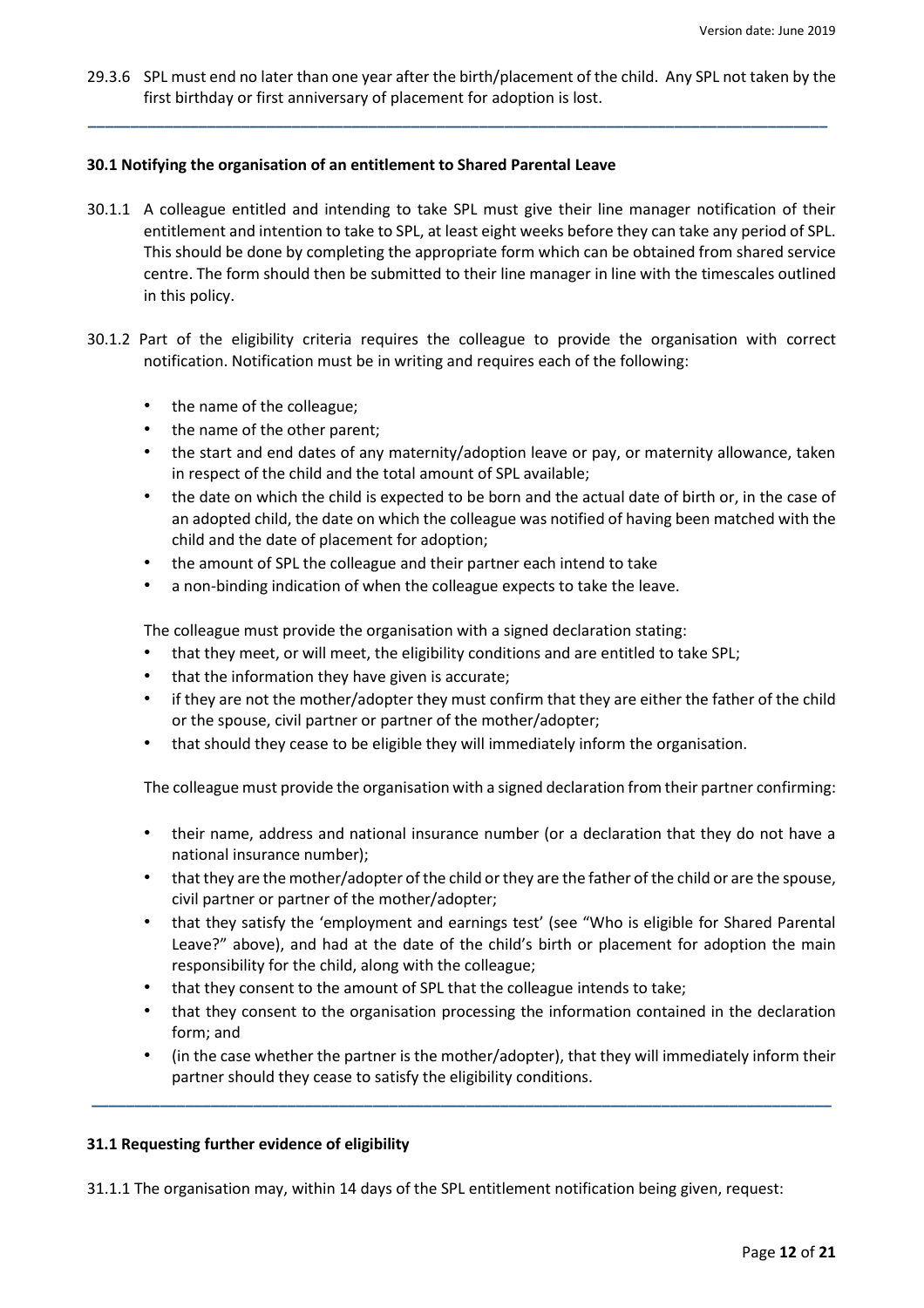- the name and business address of the partner's employer (where the colleague's partner is no longer employed or is self-employed their contact details must be given instead)
- in the case of biological parents, a copy of the child's birth certificate (or, where one has not been issued, a declaration as to the time and place of the birth).
- in the case of an adopted child, documentary evidence of the name and address of the adoption agency, the date on which they were was notified of having been matched with the child and the date on which the agency expects to place the child for adoption

In order to be entitled to SPL, the colleague must produce this information within 14 days of the employer's request.

### **31.2 Discussions regarding Shared Parental Leave**

- 31.2.1 A colleague considering/taking SPL is encouraged to contact their manager to arrange an informal discussion as early as possible regarding their potential entitlement, to talk about their plans and to enable the organisation to support the individual.
- 31.2.2 The manager may arrange an informal meeting with the colleague to talk about their intentions and how they plan to use their SPL entitlement.

The purpose of the meeting is to discuss in detail the leave proposed and what will happen while the colleague is away from work. Where it is a request for discontinuous leave the discussion may also focus on how the leave proposal could be agreed, whether a modified arrangement would be agreeable to the colleague and the organisation, and what the outcome may be if no agreement is reached.

*\*\*The manager must ensure that where an employee is entitled to occupational Maternity/Adoption pay, the employee understands that this entitlement ceases if they commence with the SPL option\*\** 

#### **32.1 Booking Shared Parental Leave**

32.1.1 In addition to notifying the employer of entitlement to SPL/ShPP, a colleague must also give notice to take the leave by completing the form which can be obtained from Shared Service Centre

**\_\_\_\_\_\_\_\_\_\_\_\_\_\_\_\_\_\_\_\_\_\_\_\_\_\_\_\_\_\_\_\_\_\_\_\_\_\_\_\_\_\_\_\_\_\_\_\_\_\_\_\_\_\_\_\_\_\_\_\_\_\_\_\_\_\_\_\_\_\_\_\_\_\_\_\_\_\_\_\_\_\_\_\_\_\_\_**

- 32.1.2 The colleague has the right to submit three notifications specifying leave periods they are intending to take. Each notification may contain either (a) a single period of weeks of leave; or (b) two or more weeks of discontinuous leave, where the colleague intends to return to work between periods of leave.
- 32.1.3 SPL can only be taken in complete weeks but may begin on any day of the week. The colleague must book SPL by giving the correct notification at least eight weeks before the date on which they wish to start the leave and (if applicable) receive ShPP.
- 32.1.4 Continuous leave notifications

A notification can be for a period of **continuous leave**, which means a notification of a number of weeks taken in a single unbroken period of leave.

A colleague has the right to take a continuous block of leave notified in a single notification, so long as it does not exceed the total number of weeks of SPL available to them and the employer has been given at least eight weeks' notice.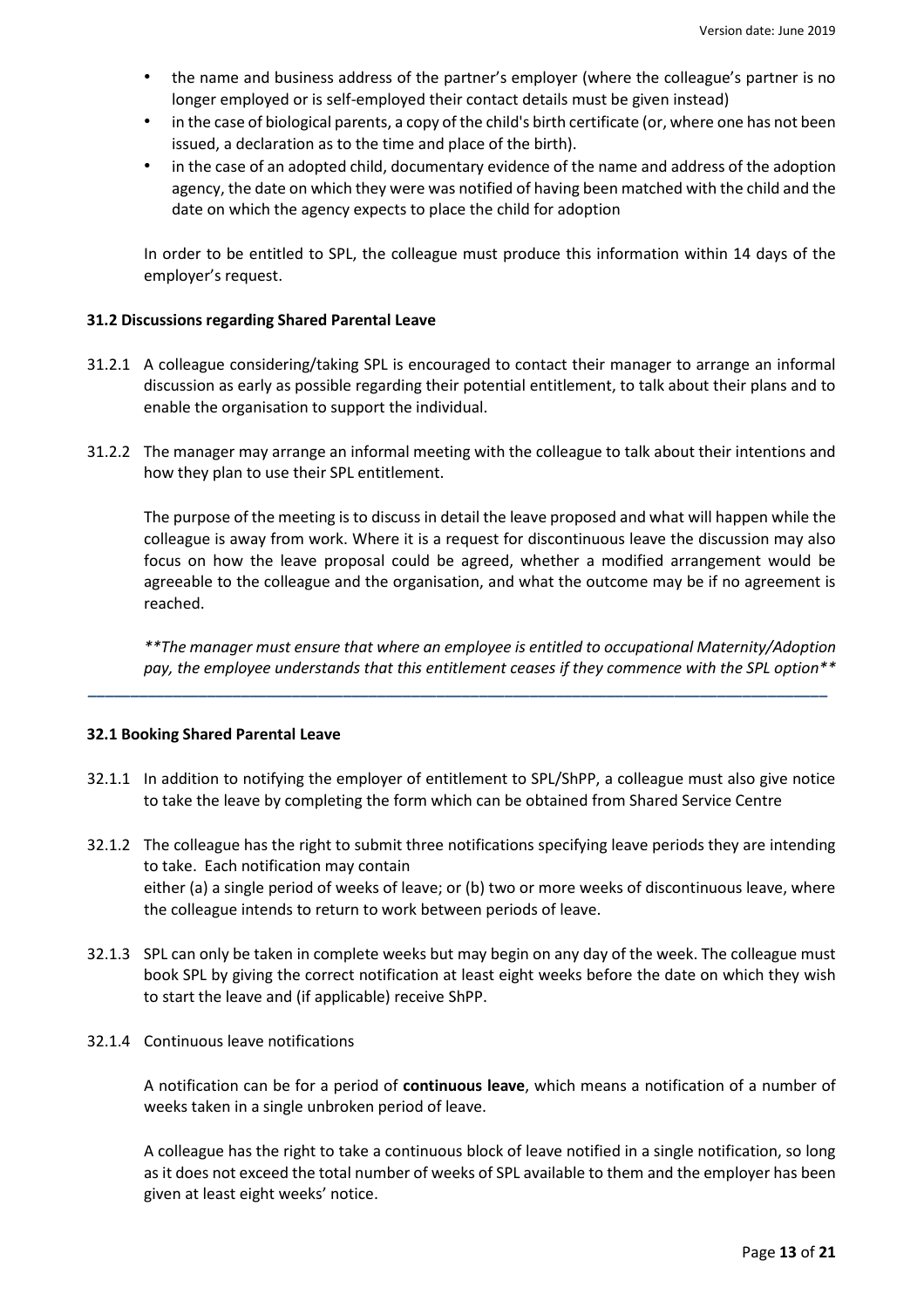#### **33.1 Discontinuous leave notifications**

A single notification may also contain a request for two or more periods of **discontinuous leave**, which means asking for a set number of weeks of leave over a period of time, with breaks between the leave where the colleague returns to work.

**\_\_\_\_\_\_\_\_\_\_\_\_\_\_\_\_\_\_\_\_\_\_\_\_\_\_\_\_\_\_\_\_\_\_\_\_\_\_\_\_\_\_\_\_\_\_\_\_\_\_\_\_\_\_\_\_\_\_\_\_\_\_\_\_\_\_\_\_\_\_\_\_\_\_\_\_\_\_\_\_\_\_\_\_\_\_**

Where there is concern over accommodating discontinuous leave, the manager or the colleague may seek to arrange in advance a private meeting to discuss the notification with a view to agreeing an arrangement that meets both the needs of the colleague and the organisation.

The manager will consider a discontinuous leave notification but has the right to refuse if there are valid business or operational reasons. In the event of a refusal the manager will explain the reason and the evidential basis for refusing and will write to the colleague to confirm the reason and the basis for refusing If the colleague is unhappy as to reason for the refusal they may raise this as an issue through the grievance procedure If the leave pattern is refused, the colleague can choose to take the leave in a single continuous block.

#### **34.1 Responding to a Shared Parental Leave notification**

34.1.1 Once the manager receives the leave booking notice, it will be dealt with as soon as possible, but a response will be provided no later than the  $14<sup>th</sup>$  calendar day after the leave request was made and will be confirmed in writing. Template letters for managers have been provided on the intranet/SLN to use when responding to such notifications.

**\_\_\_\_\_\_\_\_\_\_\_\_\_\_\_\_\_\_\_\_\_\_\_\_\_\_\_\_\_\_\_\_\_\_\_\_\_\_\_\_\_\_\_\_\_\_\_\_\_\_\_\_\_\_\_\_\_\_\_\_\_\_\_\_\_\_\_\_\_\_\_\_\_\_\_\_\_\_\_\_\_\_\_\_\_\_\_**

- 34.1.2 All requests for discontinuous leave will be carefully considered on a case by case basis and will take into account the potential benefits to the colleague. Agreeing to one request will not set a precedent or create the right for another colleague to be granted a similar pattern of SPL. Equally the principles of acting in a fair, consistent and non-discriminatory way in responding to requests will be applied.
- 34.1.3 The colleague will be informed in writing of the decision as soon as is reasonably practicable, but no later than the 14th day after the leave notification was made. The request may be granted in full or in part: for example, the organisation may propose a modified version of the request.
- 34.1.4 If a discontinuous leave pattern is refused the colleague may withdraw the request, without detriment, on or before the 15th day after the notification was given; or may take the total number of weeks in the notice in a single continuous block. If the colleague chooses to take the leave in a single continuous block, the colleague has until the 19th day from the date the original notification was given to choose when they want the leave period to begin. The leave cannot start sooner than eight weeks from the date the original notification was submitted. If the colleague does not choose a start date, then the leave will begin on the first leave date requested in the original notification.

**\_\_\_\_\_\_\_\_\_\_\_\_\_\_\_\_\_\_\_\_\_\_\_\_\_\_\_\_\_\_\_\_\_\_\_\_\_\_\_\_\_\_\_\_\_\_\_\_\_\_\_\_\_\_\_\_\_\_\_\_\_\_\_\_\_\_\_\_\_\_\_\_\_\_\_\_\_\_\_\_\_\_\_\_\_\_\_**

#### **35.1 Variations to arranged Shared Parental Leave**

- 35.1.1 The colleague is permitted to vary or cancel an agreed and booked period of SPL, provided that they advise the organisation in writing at least eight weeks before the date of any variation*.* Any new start date cannot be sooner than eight weeks from the date of the variation request.
- 35.1.2 Any variation or cancellation notification made by the colleague, including notice to return to work early, will usually count as a new notification reducing the colleague's right to book/vary leave by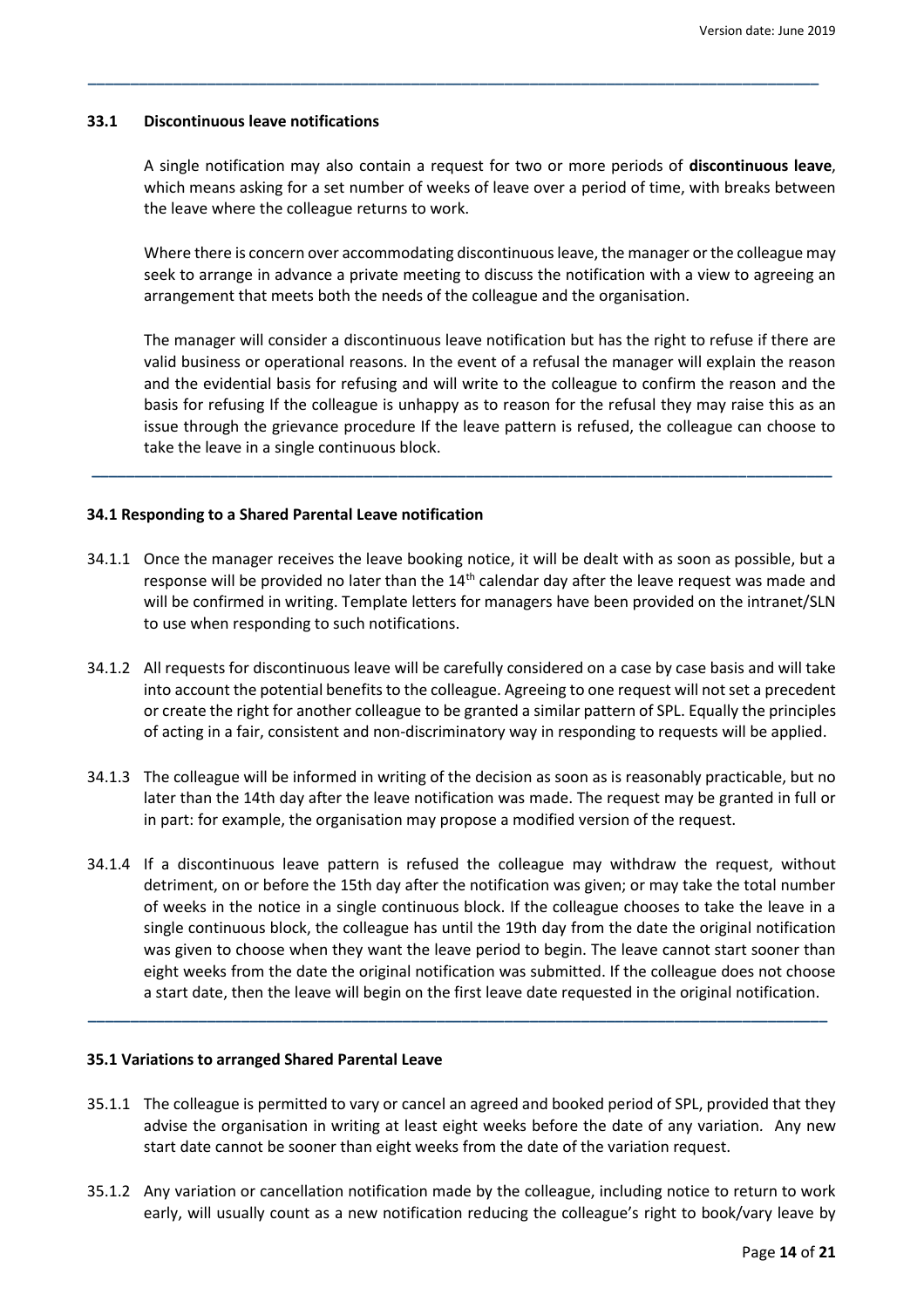one. However, a change as a result of a child being born early, or as a result of the organisation requesting it be changed, and the colleague being agreeable to the change, will not count as further notification. Any variation will be confirmed in writing by the organisation.

## **36.1 Statutory Shared Parental Pay (ShPP)**

36.1.1 Eligible colleagues may be entitled to take up to 37 weeks ShPP while taking SPL. The amount of weeks available will depend on the amount by which the mother/adopter reduces their maternity/adoption pay period or maternity allowance period. ShPP may be payable during some or all of SPL, depending on the length and timing of the leave.

**\_\_\_\_\_\_\_\_\_\_\_\_\_\_\_\_\_\_\_\_\_\_\_\_\_\_\_\_\_\_\_\_\_\_\_\_\_\_\_\_\_\_\_\_\_\_\_\_\_\_\_\_\_\_\_\_\_\_\_\_\_\_\_\_\_\_\_\_\_\_\_\_\_\_\_\_\_\_\_\_\_\_\_\_\_\_\_**

- 36.1.2 In addition to meeting the eligibility requirements for SPL, a colleague seeking to claim ShPP must further satisfy each of the following criteria:
	- the mother/adopter must be/have been entitled to statutory maternity/adoption pay or maternity allowance and must have curtailed their maternity/adoption pay period or maternity allowance period;
	- the colleague must intend to care for the child during the week in which ShPP is payable;
	- the colleague must have an average weekly earnings for the period of eight weeks leading up to and including the 15<sup>th</sup> week before the child's expected due date/matching date are not less than the lower earnings limit in force for national insurance contributions;
	- the colleague must remain in continuous employment until the first week of ShPP has begun;
	- the colleague must give proper notification as per the policy.

Where a colleague is entitled to receive ShPP they must, at least eight weeks before receiving any ShPP, give their line manager written notice advising of their entitlement to ShPP. To avoid duplication, if possible, this should be included as part of the notice of entitlement to take SPL.

In addition to what must be included in the notice of entitlement to take SPL, any notice that advises of an entitlement for ShPP must include:

- the start and end dates of any maternity/adoption pay or maternity allowance;
- the total amount of ShPP available, the amount of ShPP the colleague and their partner each intend to claim, and a non-binding indication of when the colleague expects to claim ShPP;
- a signed declaration from the colleague confirming that the information they have given is correct, that they meet, or will meet, the criteria for ShPP and that they will immediately inform the organisation should they cease to be eligible.

It must be accompanied by a signed declaration from the colleague's partner confirming:

- their agreement to the colleague claiming ShPP and for the organisation to process any ShPP payments to the colleague;
- (in the case whether the partner is the mother/ adopter) that they have reduced their maternity/adoption pay or maternity allowance;
- (in the case whether the partner is the mother/ adopter) that they will immediately inform their partner should they cease to satisfy the eligibility conditions.

36.1.3 Any ShPP due will be paid at a rate set by the Government for the relevant tax year.

#### **37.1 Shared Parental Leave "in Touch" days**

37.1.1 A colleague can agree to work for the organisation (or attend training) for up to 20 days during SPL without bringing their period of SPL to an end or impacting on their right to claim ShPP for that week.

**\_\_\_\_\_\_\_\_\_\_\_\_\_\_\_\_\_\_\_\_\_\_\_\_\_\_\_\_\_\_\_\_\_\_\_\_\_\_\_\_\_\_\_\_\_\_\_\_\_\_\_\_\_\_\_\_\_\_\_\_\_\_\_\_\_\_\_\_\_\_\_\_\_\_\_\_\_\_\_\_\_\_\_\_\_\_\_**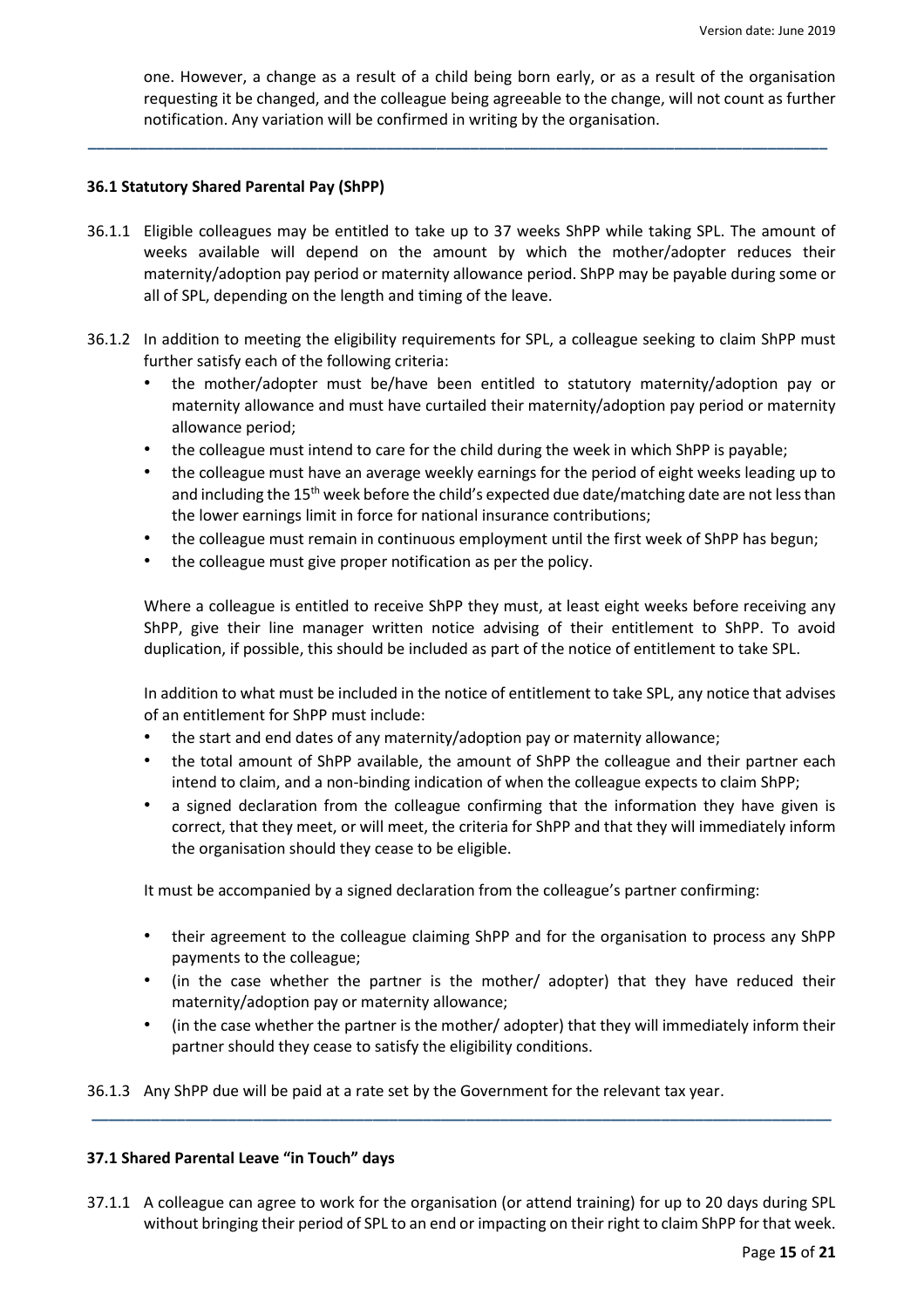These are known as "Shared Parental Leave In Touch" or "SPLIT" days. Any work carried out on a day or part of a day shall constitute a day's work for these purposes.

- 37.1.2 The organisation has no right to require the colleague to carry out any work, and is under no obligation to offer the colleague any work, during the colleague's SPL. Any work undertaken is a matter for agreement between the organisation and the colleague. A colleague taking a SPLIT day will receive full pay for any day worked. If a SPLIT day occurs during a week when the colleague is receiving ShPP, this will be effectively 'topped up' so that the individual receives full pay for the day in question. Any SPLIT days worked do not extend the period of SPL.
- 37.1.3 A colleague, with the agreement of the organisation, may use SPLIT days to work part of a week during SPL. The organisation and the colleague may use SPLIT days to effect a gradual return to work by the colleague towards the end of a long period of SPL or to trial a possible flexible working pattern.

**\_\_\_\_\_\_\_\_\_\_\_\_\_\_\_\_\_\_\_\_\_\_\_\_\_\_\_\_\_\_\_\_\_\_\_\_\_\_\_\_\_\_\_\_\_\_\_\_\_\_\_\_\_\_\_\_\_\_\_\_\_\_\_\_\_\_\_\_\_\_\_\_\_\_\_\_\_\_\_\_\_\_\_\_\_\_\_**

**\_\_\_\_\_\_\_\_\_\_\_\_\_\_\_\_\_\_\_\_\_\_\_\_\_\_\_\_\_\_\_\_\_\_\_\_\_\_\_\_\_\_\_\_\_\_\_\_\_\_\_\_\_\_\_\_\_\_\_\_\_\_\_\_\_\_\_\_\_\_\_\_\_\_\_\_\_\_\_\_\_\_\_\_\_\_\_**

#### **Standard Provisions relating to Maternity, Adoption and Shared Parental Leave**

#### **38. Holiday Entitlement**

38.1 Colleagues are entitled to accrue contractual leave during maternity / adoption / SPL leave. Depending on the timing in relation to the annual leave year, they may take annual leave before the leave commences or alternatively bring maternity / adoption / SPL leave forward so that annual leave can fit into the annual leave year. If a colleague is unable to take annual leave before the start of their maternity / adoption / SPL leave due to an earlier date/ birth, or where maternity / adoption leave overlaps with annual leave, an exception may be given to carry over the allowance that they would otherwise lose in the next year under the terms of the annual leave policy.

#### **38.2 Holiday Entitlement– Term Time Only Colleagues and Teachers**

For details of entitlement please refer to the intranet, SLN or contact the shared service centre.

# **38.3 Essential & Lease Car User Entitlement during Maternity / Adoption / Shared Parental Leave**

- 38.3.1 Colleagues will be entitled to receive essential car user allowance at full rate during all of their Maternity/Adoption / Shared Parental Leave.
- 38.3.2 Colleagues who are lease car users should speak to the Car Leasing Manager (Fleet Management) to understand what impact it will have. Advice should be sought from Car Leasing regarding any arrangements needed regarding the provision of Indemnity Insurance.

**\_\_\_\_\_\_\_\_\_\_\_\_\_\_\_\_\_\_\_\_\_\_\_\_\_\_\_\_\_\_\_\_\_\_\_\_\_\_\_\_\_\_\_\_\_\_\_\_\_\_\_\_\_\_\_\_\_\_\_\_\_\_\_\_\_\_\_\_\_\_\_\_\_\_\_\_\_\_\_\_\_\_\_\_\_\_\_**

# **39. Childcare Voucher Scheme**

- 39.1 Colleagues may purchase Childcare vouchers as part of a salary sacrifice scheme. Where a colleague has agreed to reduce their salary entitlement and receive childcare vouchers instead. This will not be classed as wages or salary and should therefore be provided on top of any statutory maternity / adoption pay or occupational maternity / adoption pay payable or Shared Parental leave pay.
- 39.2 Neither statutory maternity/adoption /shared parental leave pay nor occupational pay should be reduced to take account of the fact that childcare vouchers are also being provided. It should be remembered that in the case of salary sacrifice arrangements the colleague's Statutory maternity /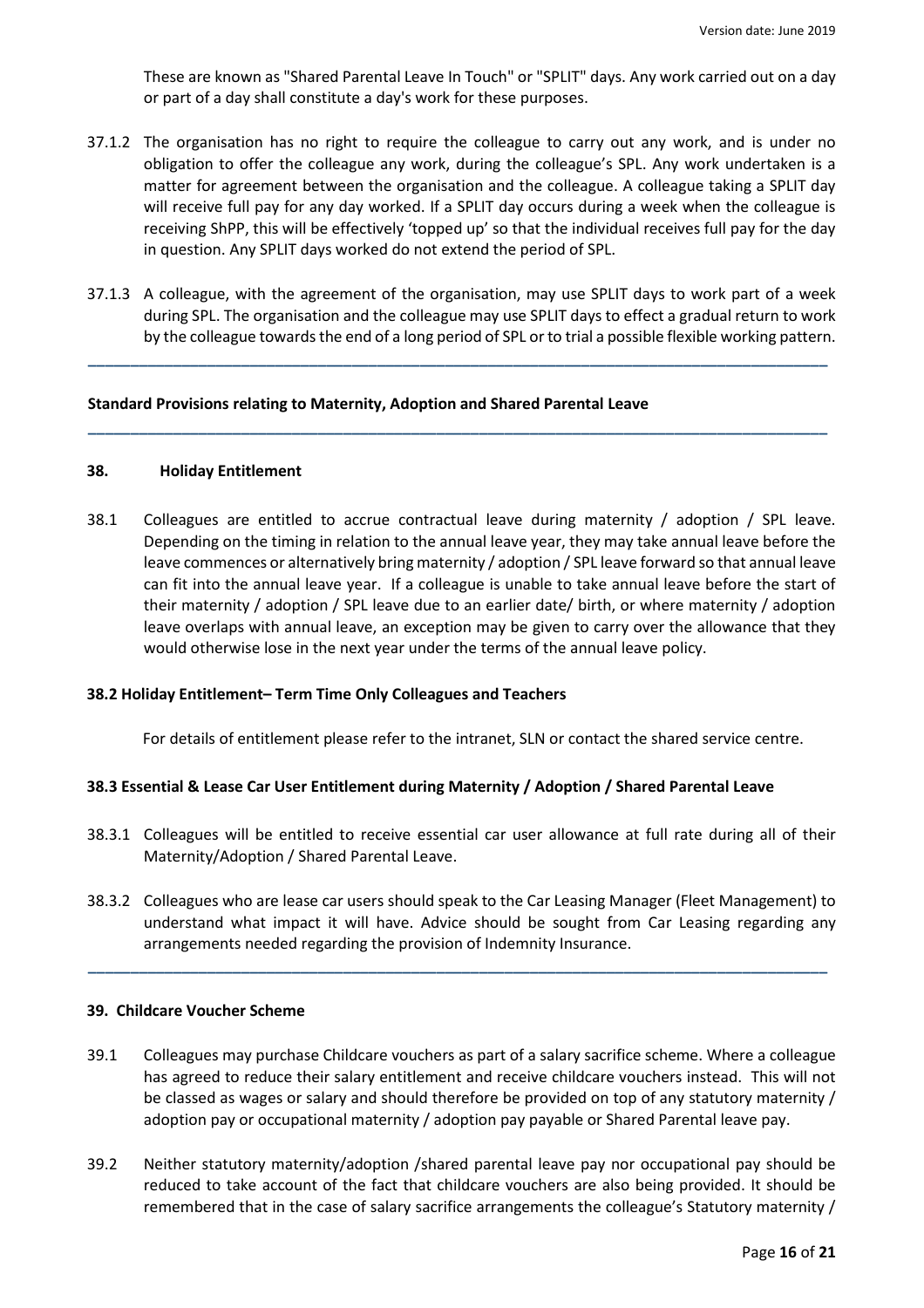Adoption / shared parental leave pay and Occupational Pay will already be based on the reduced pay.

39.3 Childcare vouchers must continue to be paid in any period during which the colleague is in receipt of adoption pay. This cost will be met by the employer.

**\_\_\_\_\_\_\_\_\_\_\_\_\_\_\_\_\_\_\_\_\_\_\_\_\_\_\_\_\_\_\_\_\_\_\_\_\_\_\_\_\_\_\_\_\_\_\_\_\_\_\_\_\_\_\_\_\_\_\_\_\_\_\_\_\_\_\_\_\_\_\_\_\_\_\_\_\_\_\_\_\_\_\_\_\_\_\_**

#### **40. Pension Scheme during Maternity / Adoption / Shared Parental Leave**

41.1 Colleagues should be encouraged to seek advice on how maternity / adoption / shared parental leave is likely to affect their pension rights in the long term or how to buy back service. Advice can be sought from:

a) The Pensions Section for colleagues in the Local Government Pension Scheme, and; www.**lgps**.org.uk/

b) The Teacher Pensions or relevant professional associations for colleagues in the Teachers Pension Scheme www.**teacherspensions**.co.uk/

#### **42. Returning to Work**

42.1 If a colleague is returning to work at the end of their full maternity / adoption / shared parental leave entitlement they will not have to give any further notification to their Manager / Headteacher.

**\_\_\_\_\_\_\_\_\_\_\_\_\_\_\_\_\_\_\_\_\_\_\_\_\_\_\_\_\_\_\_\_\_\_\_\_\_\_\_\_\_\_\_\_\_\_\_\_\_\_\_\_\_\_\_\_\_\_\_\_\_\_\_\_\_\_\_\_\_\_\_\_\_\_\_\_\_\_\_\_\_\_\_\_\_\_\_**

- 42.2 It will be assumed that the colleague is returning to work at the end of their maternity/adoption / shared parental leave on the date previously notified. If the colleague intends to return early they must provide 8 weeks' notice, otherwise they simply return at the end of the period.
- 42.3 The colleague returning from Ordinary Maternity / Adoption / shared parental Leave is entitled to return to the job in which they were employed. The colleague returning from Additional Maternity / Adoption / shared parental Leave is entitled to return to the job in which they were employed unless that is not practicable, in which case they have the right to return to a job that is both suitable and appropriate.

The manager will discuss what can reasonably be done to accommodate any request to provide breastfeeding facilities. This may be a sensitive issue and it is agreed a colleague can request that any such discussion is conducted by a female manager.

42.4 If the colleague no longer wishes to return to work they will be effectively resigning and will need to give the employer written notice of termination in accordance with their contract. The manager/Headteacher should ensure that the colleague provides written confirmation that this is their intention.

**\_\_\_\_\_\_\_\_\_\_\_\_\_\_\_\_\_\_\_\_\_\_\_\_\_\_\_\_\_\_\_\_\_\_\_\_\_\_\_\_\_\_\_\_\_\_\_\_\_\_\_\_\_\_\_\_\_\_\_\_\_\_\_\_\_\_\_\_\_\_\_\_\_\_\_\_\_\_\_\_\_\_\_\_\_\_\_**

#### **43. Keeping in Touch days**

43.1 Keeping in touch (KIT) days are intended to facilitate a smooth return to work for colleagues returning from maternity/adoption / leave. A colleague can agree to work or attend training for up to 10 days during their period of maternity / adoption / shared parental leave without loss of benefits or bringing their maternity / adoption / shared parental leave to an end.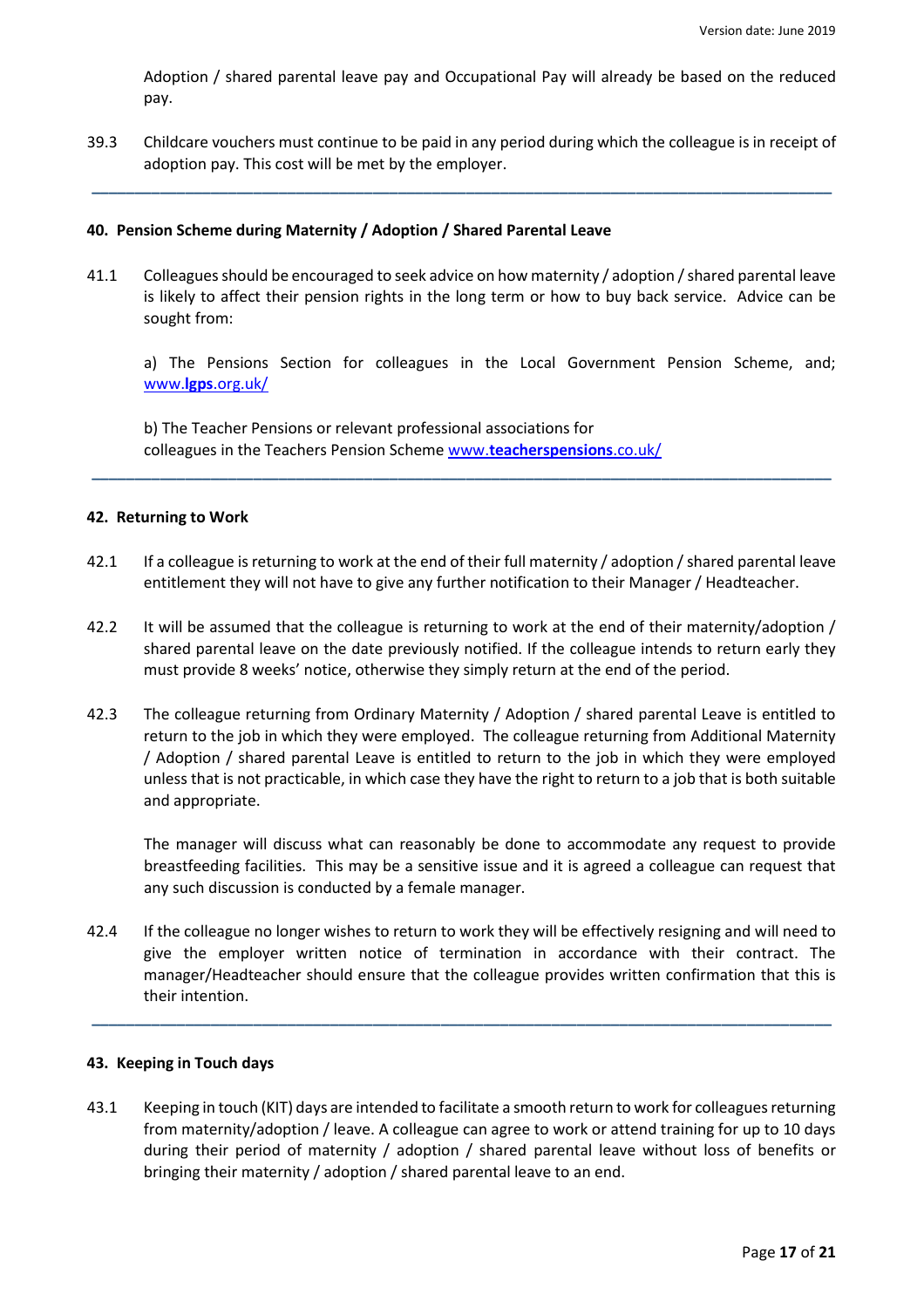- 43.2 During the maternity / adoption leave period the County Council has no right to expect the colleague to undertake work (without prior mutual agreement), and similarly the colleague has no right to demand this. Part of any day worked will count as one KIT day. Colleagues will be paid their full contractual hourly pay for any KIT day worked and this must not exceed a standard working day.
- 43.3 Colleagues will receive their Statutory Maternity / Pay for the week but any Statutory Maternity / Adoption / shared Parental Pay paid will be offset against any payments made for the KIT day. The leave period will not be extended by the number of keeping in touch days worked. After 10 KIT days have been worked the current rules will continue and the colleague will lose a week's Statutory Maternity / Adoption leave Pay for any week in which they work. Payments made for KIT days will be paid at the end of the maternity / adoption leave period.

**\_\_\_\_\_\_\_\_\_\_\_\_\_\_\_\_\_\_\_\_\_\_\_\_\_\_\_\_\_\_\_\_\_\_\_\_\_\_\_\_\_\_\_\_\_\_\_\_\_\_\_\_\_\_\_\_\_\_\_\_\_\_\_\_\_\_\_\_\_\_\_\_\_\_\_\_\_\_\_\_\_\_\_\_\_\_\_**

## **44. Paternity Leave**

- 44.1 Paternity leave is available to colleagues on the birth of their child but is also available for adopters where a child has been placed for adoption after that date.
- 44.2 Maternity support leave will be granted to a colleague who is the child's father, or partner/nominated carer of an expectant mother at or around the time of the birth. A nominated carer is the person nominated by the mother to assist in the care of the child and to provide support to the mother.

**\_\_\_\_\_\_\_\_\_\_\_\_\_\_\_\_\_\_\_\_\_\_\_\_\_\_\_\_\_\_\_\_\_\_\_\_\_\_\_\_\_\_\_\_\_\_\_\_\_\_\_\_\_\_\_\_\_\_\_\_\_\_\_\_\_\_\_\_\_\_\_\_\_\_\_\_\_\_\_\_\_\_\_\_\_\_\_**

## **45. Eligibility (All colleagues)**

- 45.1 To be eligible for paternity leave you must:
	- have or expect to have responsibility for the child's upbringing
	- be the biological father of the child or the mother's husband/partner or civil/same sex partner or in the case of adoption, the adopter's spouse/partner or civil partner.
	- have worked continuously for Staffordshire County Council for 26 weeks ending with the 15th week before the baby is due or in the case of adoption, for 26 weeks ending with the week in which you have been notified that you have been matched with a child.
- 45.2 Eligible colleagues will be entitled to take either one or two complete consecutive weeks' paternity leave (not to be taken as odd days).
- 45.3 You can choose to start your leave:
	- In the case of birth of a child: from the date of the child's birth (whether this is earlier or later than expected), or from another date as long as it is after the birth.
	- In the case of adoption of a child, from the date the child is placed with you or from another date as long as it is after the child has been placed with you

Your leave can start on any day of the week on or following the child's birth or being placed with you for adoption but must:

It must be completed within 56 days of the actual birth or the placement of the child; or if the child is born early, within the period from the actual birth up to 56 days after the expected week of childbirth.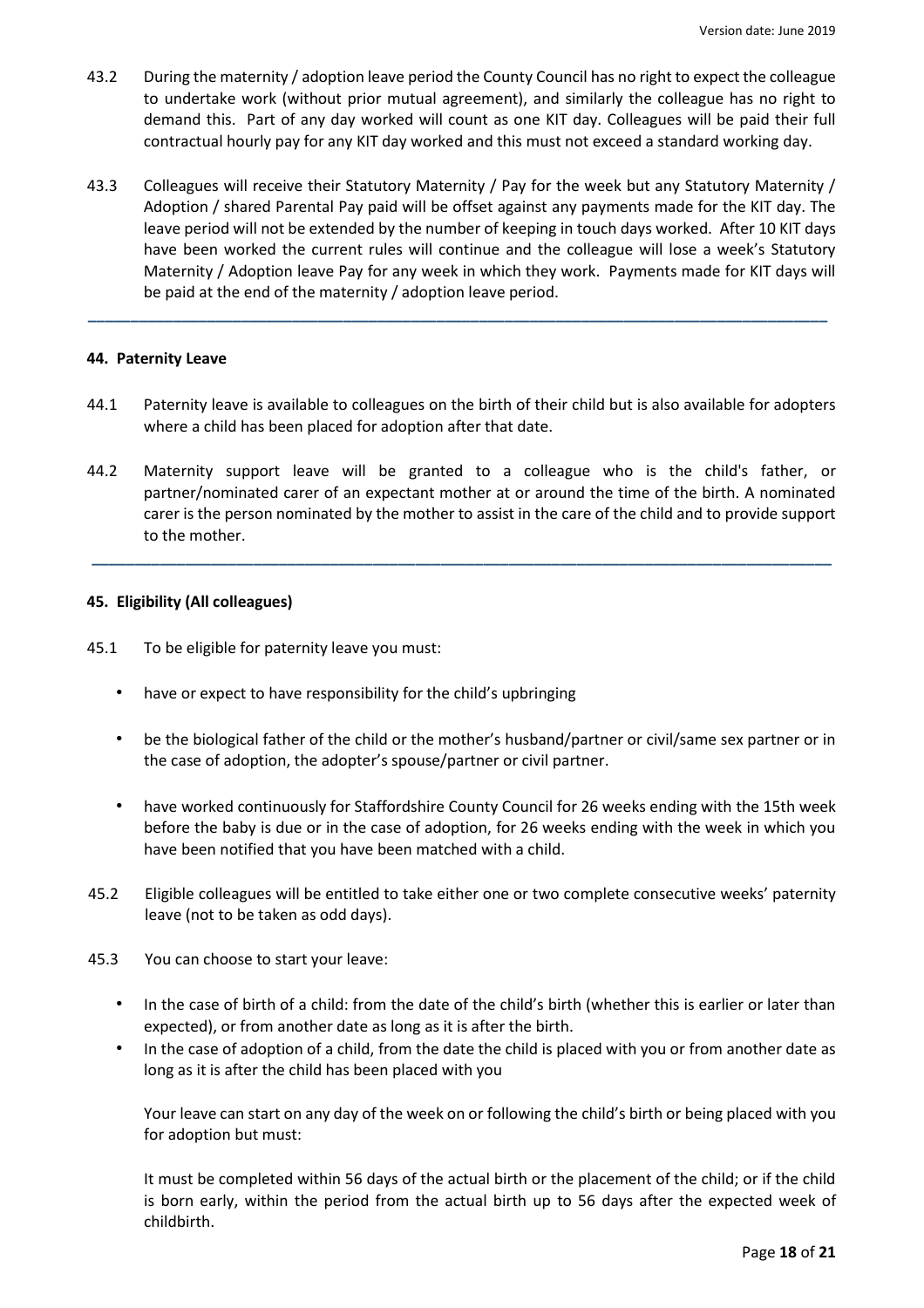45.4 Only one period of leave is available irrespective of whether more than one child is born.

**\_\_\_\_\_\_\_\_\_\_\_\_\_\_\_\_\_\_\_\_\_\_\_\_\_\_\_\_\_\_\_\_\_\_\_\_\_\_\_\_\_\_\_\_\_\_\_\_\_\_\_\_\_\_\_\_\_\_\_\_\_\_\_\_\_\_\_\_\_\_\_\_\_\_\_\_\_\_\_\_\_\_\_\_\_\_\_**

## **46. Paid Paternity Leave (all colleagues)**

- 46.1 To qualify for **paid** paternity leave:
	- (a) You must be able to declare that:
	- You are the baby's biological/adoptive parent, or
	- Married to or in a civil partnership with the mother or child's primary adopter in the case of adoption, or
	- Living with the mother in an enduring family relationship, but are not an immediate relative, **and**
	- You will be responsible for the child's upbringing, **and**
	- You will take time off work to support the mother/child's primary adopter or care for the child.

## **You must also**

- (b) Have worked continuously for the County Council for at least 26 weeks leading into the 15<sup>th</sup> week before the baby is due or in the case of adoption at least 26 weeks by the week in which the adopter is notified that the child has been placed for adoption, **and**
- (c) Earn at least the lower earnings limit (LEL) for National Insurance Contributions for the 8-week period ending with the qualifying week

You will be asked to confirm in writing that you meet these conditions.

46.2 If you do not qualify or are not eligible for Statutory Paternity Pay (SPP), you may be able to receive an income support allowance direct from the Department of Working Pensions (DWP) or Jobcentre Plus. The shared service centre will provide you with an SPP1 form which you will need to complete and send directly to these organisations.

**\_\_\_\_\_\_\_\_\_\_\_\_\_\_\_\_\_\_\_\_\_\_\_\_\_\_\_\_\_\_\_\_\_\_\_\_\_\_\_\_\_\_\_\_\_\_\_\_\_\_\_\_\_\_\_\_\_\_\_\_\_\_\_\_\_\_\_\_\_\_\_\_\_\_\_\_\_\_\_\_\_\_\_\_\_\_\_**

# **47. Amount of Paternity Pay Due - (different conditions apply)**

- 47.1 Subject to meeting the eligibility requirements as above, the colleague's payment is based on their terms and conditions of employment:
- 47.2 For Colleagues on NJC (Green book) terms and conditions

During **week 1** you will be entitled to full pay (offset against any entitlement to SPP during this period).

During **week 2** you will be entitled to statutory paternity pay paid at a fixed flat rate (or 90% of your average weekly earnings whichever is the lesser).

47.3 For Teachers only

You will be entitled to statutory paternity pay paid at a fixed flat rate per week (or 90% of your average weekly earnings whichever is the lesser) for one or two weeks.

**\_\_\_\_\_\_\_\_\_\_\_\_\_\_\_\_\_\_\_\_\_\_\_\_\_\_\_\_\_\_\_\_\_\_\_\_\_\_\_\_\_\_\_\_\_\_\_\_\_\_\_\_\_\_\_\_\_\_\_\_\_\_\_\_\_\_\_\_\_\_\_\_\_\_\_\_\_\_\_\_\_\_\_\_\_\_\_**

## **48. Notice of your Intention to take Paternity Leave (all colleagues)**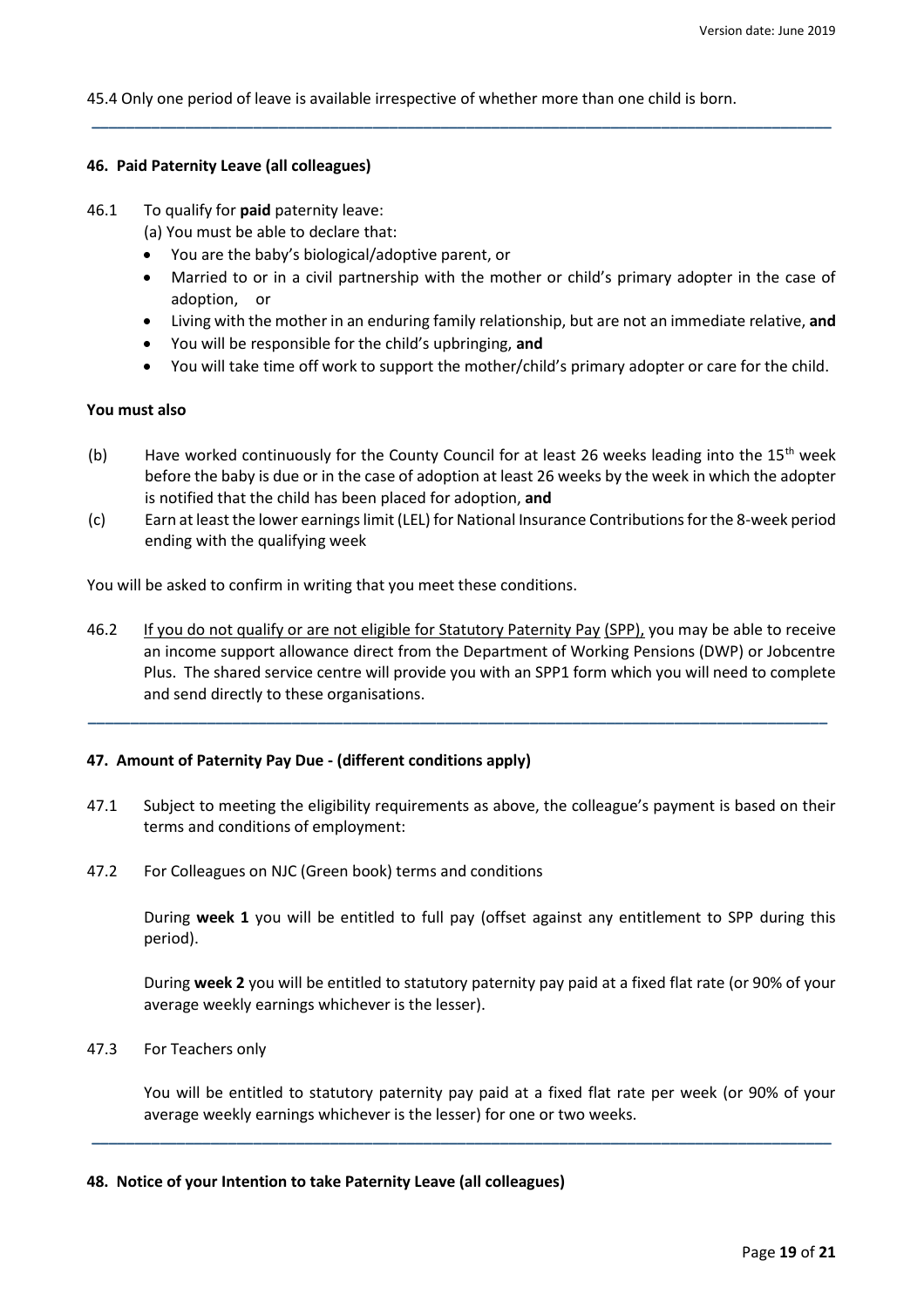- 48.1 Before the 15<sup>th</sup> week before the baby is expected or in the case of adoption within 7 days of being notified that a child has been matched, unless it is not reasonably practicable, you must inform your manager in writing of the following:
	- That you intend to take paternity leave the week the baby is due/or in the case of adoption the week the child is expected to be placed for adoption and the date when you were notified that you were matched with a child for adoption;
	- whether you wish to take one or two weeks leave; and
	- when you want the leave to start.

You will also need to produce a copy of the mother's MATB1 (Maternity certificate).

- 48.2 You can change your mind about the start date of leave provided you give your manager at least 28 days' notice, unless this is not reasonably practicable.
- 48.3 **Note:** Similar provisions apply in the case of adoption simply substitute 'placed' for 'childbirth. To qualify you must confirm in writing that:
	- the purpose of the leave is to care for the child or to support the child's adopter;
	- that you are married to the adopter or the partner of the child's adopter; and;
	- that you expect to have responsibility for the upbringing of the child.

## **49. Parental Leave**

49.1 This entitlement allows parents to take unpaid time off work, which is planned in advance, to look after or make arrangements for the child's welfare.

**\_\_\_\_\_\_\_\_\_\_\_\_\_\_\_\_\_\_\_\_\_\_\_\_\_\_\_\_\_\_\_\_\_\_\_\_\_\_\_\_\_\_\_\_\_\_\_\_\_\_\_\_\_\_\_\_\_\_\_\_\_\_\_\_\_\_\_\_\_\_\_\_\_\_\_\_\_\_\_\_\_\_\_\_\_\_\_**

**\_\_\_\_\_\_\_\_\_\_\_\_\_\_\_\_\_\_\_\_\_\_\_\_\_\_\_\_\_\_\_\_\_\_\_\_\_\_\_\_\_\_\_\_\_\_\_\_\_\_\_\_\_\_\_\_\_\_\_\_\_\_\_\_\_\_\_\_\_\_\_\_\_\_\_\_\_\_\_\_\_\_\_\_\_\_\_**

# **50. Eligibility**

50.1 Parental leave is available to all parents who have a minimum of one year's continuous service.

**\_\_\_\_\_\_\_\_\_\_\_\_\_\_\_\_\_\_\_\_\_\_\_\_\_\_\_\_\_\_\_\_\_\_\_\_\_\_\_\_\_\_\_\_\_\_\_\_\_\_\_\_\_\_\_\_\_\_\_\_\_\_\_\_\_\_\_\_\_\_\_\_\_\_\_\_\_\_\_\_\_\_\_\_\_\_\_**

# **51. Provisions**

51.1 The following outlines the details of the scheme:

Both mothers and fathers can take parental leave. You do not have to be living with the child to qualify for parental leave.

You are entitled to a total of 18 weeks for each child (in the case of multiple births, the entitlement is 13 weeks per child) and 18 weeks for parents of disabled children. A week's parental leave is equal to the length of time that you normally are required to work in a week. If your working week varies, the time off is based on an average working week. You must take the time in blocks of one week or more up to the maximum of 13 weeks or 18 weeks if eligible.

You can choose to take parental leave any time up until the child's 18<sup>th</sup> birthday.

You cannot normally take more than 4 weeks in any year. An exception to this can apply however if added to maternity leave or with the special approval of your manager.

Colleagues should be encouraged to seek advice on how Parental leave is likely to affect their pension rights in the long term or how to buy back service.